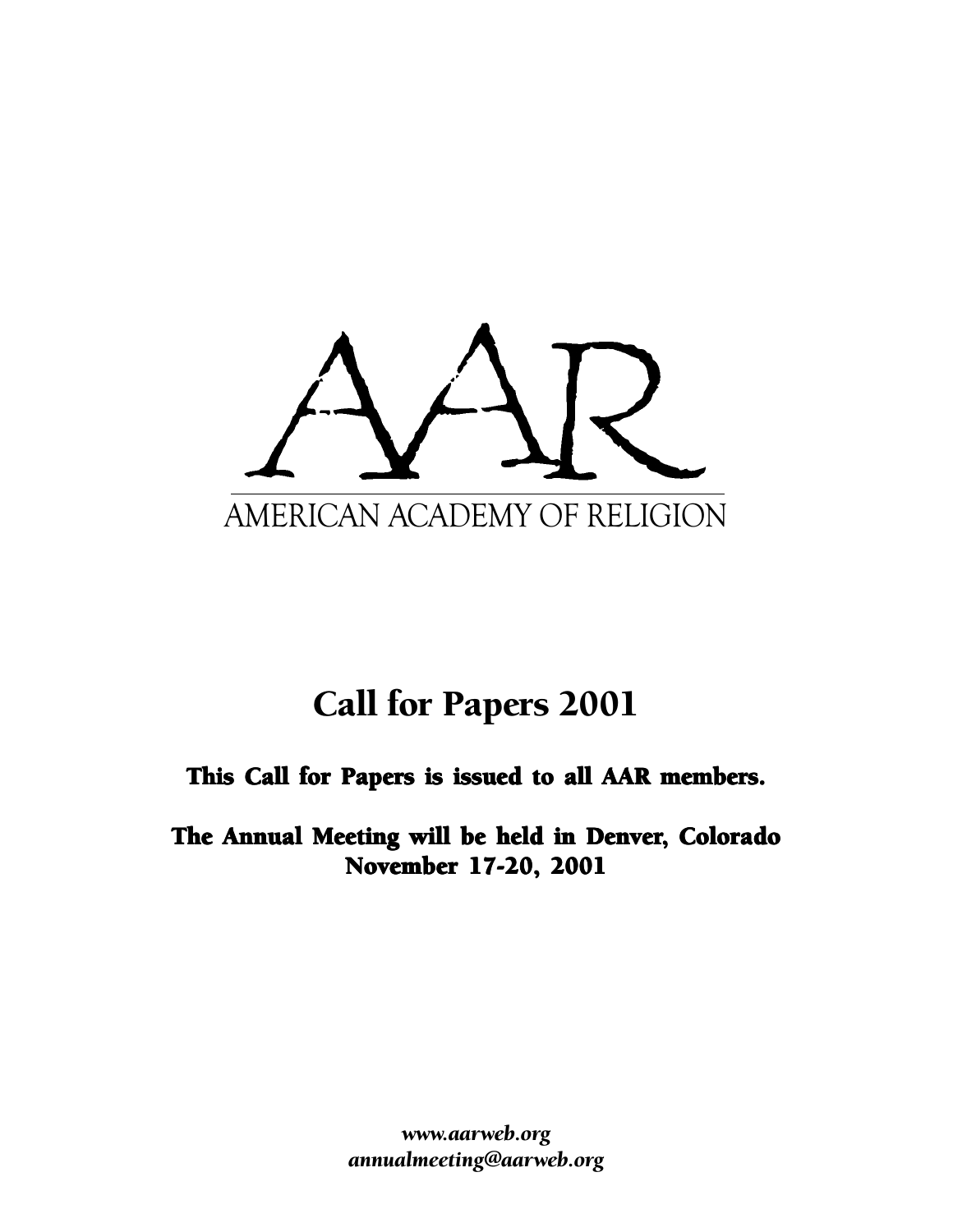

# 2001 CALENDAR OF DEADLINES

March 1, 2001

Deadline for proposals, participant forms and abstracts to be received by Program Unit Chairs.

#### April 1, 2001

Notification of acceptance (or not) of proposals by Program Unit Chairs. Program Unit Chairs submit *Program Book* copy, abstracts and session requests to AAR executive office in paper form. All program participants must renew/establish 2001 AAR memberships.

#### April 7, 2001

Program Unit Chairs submit *Program Book* copy, abstracts and session requests online.

Mid-May 2001 Annual Meeting and hotel registration forms available*.*

Late-May 2001 Deadline for submission of Additional Meeting request forms.

June 15, 2001

Deadline for participants to be pre-registered for the meeting. Names of participants not registered will be removed from the *Program Book*.

September 2001 Annual Meeting *Program Book*s mailed to members.

November 17-20, 2001 AAR/SBL Annual Meeting, Denver, CO

# GENERAL INFORMATION

## REGISTRATION AND HOUSING

You must be registered for the meeting in order to secure a room in an AAR/SBL hotel at our specially negotiated hotel rates (which are often half the published room-rate for the property). When you receive your preregistration information, carefully review and follow the instructions in order to secure your housing. Although registration may be completed without submitting your housing request, you are encouraged to submit both together.

## WHOM TO CONTACT

The work of the program unit is coordinated by the chair(s) and a steering committee who design the sessions and make the decisions about which proposals will eventually be on the program. Each proposal is carefully refereed, usually in a "blind" procedure (i.e., without the name of the proposer being provided to the referees). All proposals, abstracts, and completed participant forms (as well as any questions you may have) should be sent to the individual(s) named in this *Call*.

Please inquire with the appropriate unit chair about the amount of time granted for your presentation, and by what date the respondent (if any) must receive your completed paper.

Concerns of a general nature may be sent to the AAR executive office to the attention of the Annual Meeting Program Director, 825 Houston Mill Road NE, Suite 300, Atlanta, GA 30329-4211, (O) 1-404-727-3049, FAX: 1-404-727-7959, *annualmeeting@aarweb.org*.

## MEETING LOCATION

The 2001 AAR Annual Meeting will be held at the Colorado Conference Center, Denver, CO from November 17-20.

The 2002 Annual Meeting will be in Toronto, ON, November 23-26. The 2003 Annual Meeting will be in Atlanta, GA, November 22-25. The 2004 Annual Meeting will be in San Antonio, TX, November 20-23.

# PARTICIPATION AT THE ANNUAL MEETING

All participants on the AAR program must be current (2001) members of AAR. Membership in SBL does not fulfill this requirement for 2001 or future meetings. All participants must also be pre-registered for the Annual Meeting by June 15, 2001. Any participant who is not a current 2001 AAR member or pre-registered for the Annual Meeting by June 15, 2001, will have his/her name removed from the printed *Program Book* and will jeopardize his/her participation on the program in November.

*N.B. All 2000 and 2001 members receive this* Call*. To inquire about your 2001 membership status, please see www.aarweb.org/membership*.

Each member may appear on the Annual Meeting program (AAR and/or SBL side) a total of two times in any capacity (e.g., present a paper, be a panelist, be a respondent, or preside over a session). The only exception is for business meeting presiders.

It is not appropriate to present the same material in two separate sessions, no matter the convention for describing them.

# ADDITIONAL MEETINGS

Organizations, persons, or program units wishing to plan receptions and other meetings before, during, or after the Annual Meeting should contact Conferon, Inc. at 1-314-997-1500 after April 1, 2001. Conferon staff can send the guidelines, necessary forms, and costs to request a space at the Annual Meeting and announce your event in the Annual Meeting *Program Book*. Written requests can be sent to Conferon, Inc., 701 Emerson RD, STE 410, St. Louis, MO 63141. The deadline for priority scheduling of Additional Meeting requests is May 30, 2001. Requests after that date will be accommodated as space allows. No additional meeting of a programmatic nature (i.e., with names of presenters or titles) will be scheduled during the nine regular program unit time slots of the Annual Meeting.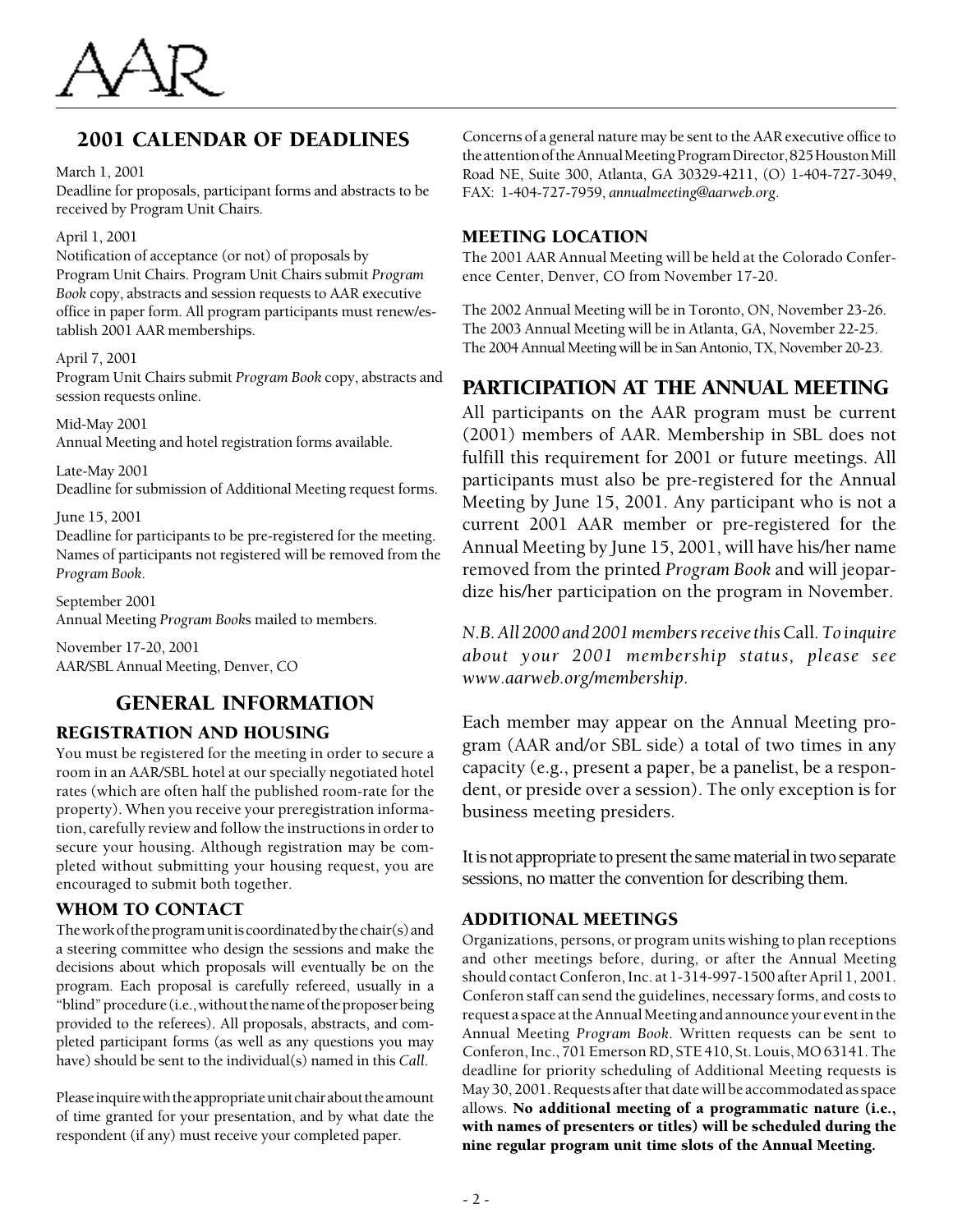

## GUIDELINES FOR SUBMITTING PROPOSALS

Proposals and abstracts should be submitted to the person(s) listed in the *Call* using the following guidelines and must be accompanied by the necessary materials. Failure to submit a proposal, an abstract, and/or participant form(s) may disqualify a submission from consideration. The deadline for receipt of submissions is March 1, 2001. Unless otherwise instructed in the *Call* itself, submit six (6) copies of the proposal (one copy with your name and institution listed; and five copies which are "blind," i.e., your name and institution is not listed anywhere on the proposal).

#### TYPES OF PROPOSALS

The Annual Meeting program has two types of sessions: paper sessions and panel sessions. A "panel" is a session with one announced theme and a list of participants who address that theme but do not present separate formal papers. A session with a theme and separately announced paper titles/presentations is considered a "paper" session. For information regarding proposing a totally prearranged session, see below under "Session Proposals."

#### INDIVIDUAL PROPOSALS

You are required to submit both a proposal (not more than two pages) and an abstract (not more than 150 words) of your presentation. Only proposals will be evaluated in the selection process, but if your proposal is accepted for the Annual Meeting, the abstract will be included in the *Book of Abstracts.* The proposal should state, as fully as you can, the paper's purpose and how the argument will proceed. Provide enough context to show that you are aware of the basic literature in the field and summarize the argument of your presentation. Be specific about what sort of contribution your paper will make. Bear in mind the nature of the program unit to which you are applying, particularly as reflected in the *Call for Papers.* Please note the following instructions as you prepare your proposal, unless email submissions are accepted.

- 1. Use plain white paper 8.5" x 11" (or A4) with one inch margins.
- 2. Do not use institutional or other letterhead
- 3. Use a computer and printer, preferably a laser printer.
- Handwritten proposals cannot be accepted.
- 4. Use the following format:
	- a. Type title of proposal.
	- b. On *one* copy of the proposal, below the title, type name of presenter, a comma, and a complete name of institution. If there is no institutional affiliation, list city, state or province. Do not list this information on the other five copies of the proposal.
	- c. Type body of proposal *double-spaced.* Proposals should not exceed *two pages.*

Submit six copies of your proposal to the person(s) named in the Call, one with your name and institution indicated and five without your name or institution. If you are requested by the program unit to submit copies to both co-chairs or steering committee members, follow the instructions listed. If no one person is specified, send your complete packet to either one of the co-chairs. Remember to include an email address on your proposal, if you do not use email, include a self-addressed stamped envelope with appropriate postage for the country from which the Program Unit Chair will send the notification regarding your acceptance (or not) onto the program.

### SESSION PROPOSALS

Members may wish to submit a prearranged session in its entirety. Special considerations go into the submission of such a session. The coordinator of a prearranged session must submit a proposal that lists all the participants (presider, participants and respondent [if desired]). Submissions for *panels* should include a *single* proposal detailing the focus of the session, one abstract, and a participant form for *each* panelist, respondent and presider. Submissions for a *paper* session must include copies of each presenter's original paper proposal in addition to the necessary forms (session proposal, abstracts, and participant forms). Failure to send in a complete prearranged proposal may disqualify a session. Units reserve the right to accept prearranged session proposals in full or in part.

#### ABSTRACTS

Along with your proposal and completed participant form, you must submit an abstract. Submissions for the *Book of Abstracts* will *only* be accepted in an electronic virus free form. Please note some program units prefer particular formats.

1. Abstracts are requested for all presentations in the program, both papers and panels.

2. Abstracts must be in electronic form (email attachment, body of an email, or diskette), please also include a print copy for reference if not submitting the entire proposal via email. Use the following guidelines for format:

- WordPerfect, MS Word, RTF, or ASCII text format.
- Use SP fonts for all non-western characters or transliterated characters. These fonts can be downloaded from the AAR web-site at *http://www.aarweb.org*
- Complete title of paper (no quotation marks should appear around the paper title and do not use italics), followed by Name of the author (as you wish it to appear), and Name of Institution (please include location if more than one school or campus bears the name) or city, state or province .
- Body of Abstract may be no more than 150 words in length. Abstracts longer than 150 words will be shortened.
- 3. Do not use footnotes, any present will be deleted.
- 4. Do not fax abstract.
- 5. Please scan your abstract for viruses before sending.

### PARTICIPANT FORM

The Program Participant Form (see page 15) is designed to provide the information necessary to respond to your proposal and to organize the Annual Meeting. It is important that this form be filled out clearly and completely by the participant.There is an electronic version of the participant form available on the AAR website at *www.aarweb.org* which you can fill out, print, and send.

### POLICY ON MULTIPLE SUBMISSIONS

To foster broad participation and to facilitate the work of unit chairs, the Program Committee allows but does not encourage multiple submissions of proposals. The total limit on such submissions is two. These may consist of the same proposal submitted to two different program units, or a combination of different proposals.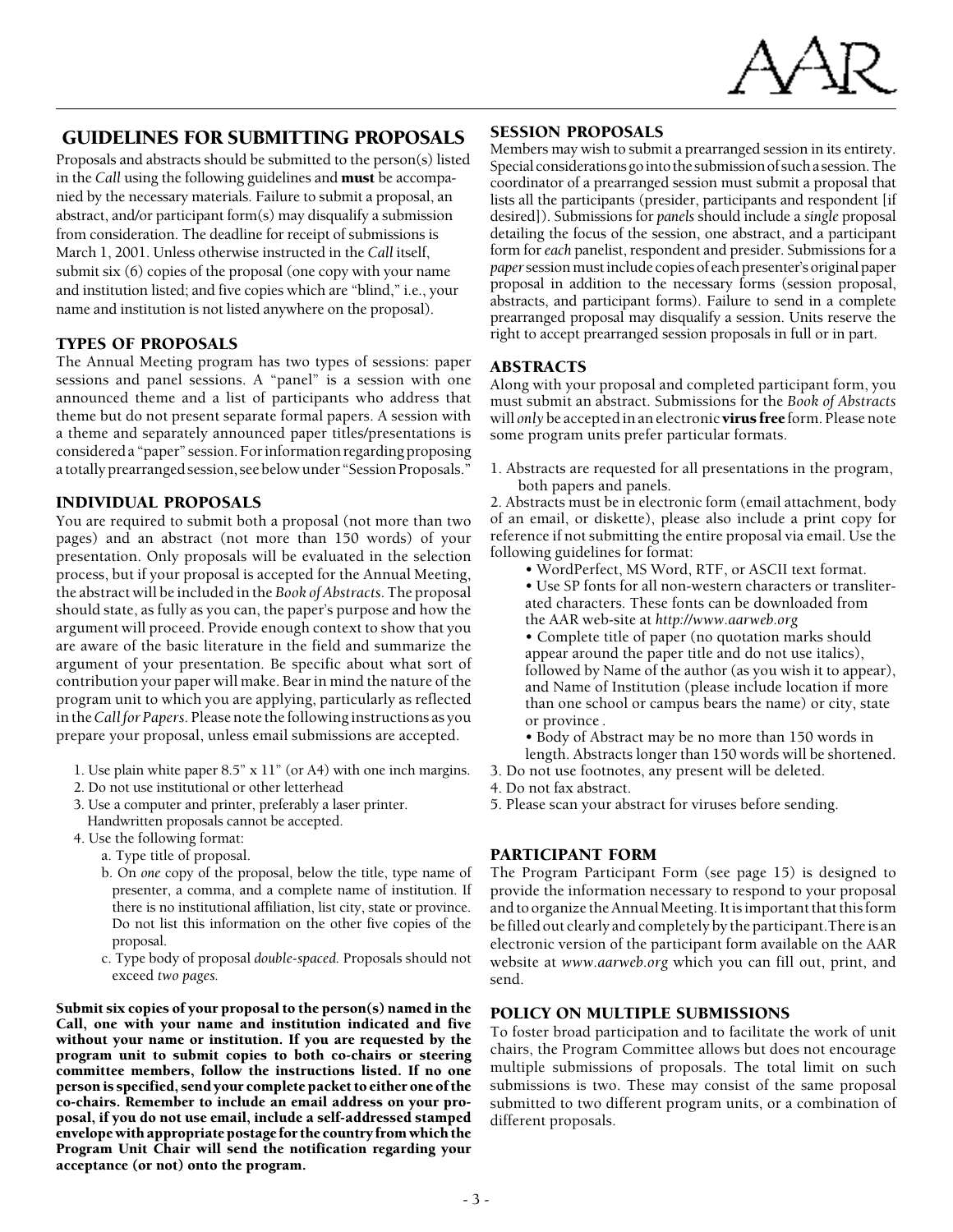

A Program Participant Form must accompany each proposal, and the other program units to which you submitted proposals must be indicated. While failure to disclose multiple submissions may well result in the rejection of all submissions, disclosure of multiple submissions will not jeopardize full consideration of each.

#### TAPING

Audio taping of Annual Meeting sessions is a service provided to members when affordable arrangements can be made. The modest royalties received on the sale of the tapes are applied to defray the costs of housing provided by the AAR for the technicians and technical fees paid to the hotel. The AAR does not make money on this service. Some other information: 1) The audio taping company will assert no copyright. The copyright belongs to the presenter. 2) Tapes are available immediately at the Annual Meeting. 3) Order forms are available onsite at the Annual Meeting in the February issue of *Religious Studies News-AAR Edition*, and online, see link from *www.aarweb.org*. 4.) Sessions are taped only when *all* participants (with the exception of the presider) in a given session agree to it.

# **I ECTIONS**

are the most inclusive type of program unit, aimed at reflecting the major areas of academic interest of the members of the Academy and at addressing the continuing agenda of the various sub-fields within the study of religion. Attendance at sessions of sections (as well as any of the other program units) is open to all persons who are AAR or SBL members *and* who are registered for the Annual Meeting.

Academic Teaching and the Study of Religion. Academic Teaching and the Study of Religion. Christine M. Bochen, Department of Religious Studies, Nazareth College, 4245 East Avenue, Rochester, NY 14618, WO: 1-716-389- 2728, *cmbochen@naz.edu*; and Barbara A. B. Patterson, Department of Religion, Emory University, Atlanta, GA 30322, WO: 1-404-727-2541, *patter@emory.edu*. Please direct proposals and inquiries to either co-chair, preferably by email. We seek papers that discuss philosophies and strategies for effective teaching and learning, and we urge panelists to incorporate audience response, conver-sation, and interaction in their presentations. This year the section particularly seeks proposals on the following themes: the scholarship of service-learning in the teaching of religion; teaching introductory courses; teaching and "difference" (e.g., courses in areas outside of one's specialization, diverse or non-traditional settings and constituencies, pedagogies and methodologies that are shaped by and respond to different worldviews); specific skills, tools, and strategies for teaching and learning (e.g., writing, critical thinking, technology, discussion, old and new religious "classics," case studies); challenges and successes of teaching early in one's career; and proposals that incorporate special features of Denver or the Rocky Mountain west into the teaching of religion. In addition, the Academic Teaching and Study of Religion Section is cosponsoring a session with the Ethics Section. For this session we seek pro-posals that address, discuss, or demonstrate experiential and other pedagogical approaches to the teaching of ethics and social justice.

Arts, Literature, and Religion. Carolyn M. Medine, University of Georgia, Dept. of Religion, Peabody Hall, Athens, GA 30602-1625, WO: 1-706-542-5356, FAX: 1-706-542-6724, *dr\_cmjones@hotmail.com*; and Mark Ledbetter, 228 Pine Grove Church Road, Culloden, GA 31016, WO: 1-912-992-9110, FAX: 1-912- 477-3740, *ledbetm@mindspring.com*. Papers are invited on the following: (1) Joint session with the Christian Spirituality Group on "Christian Spirituality and the Poetic Imagination": papers should demonstrate (a) a clear sense of methodological and theoretical perspectives on the interpretation of poetic texts and/or (b) clear focus on the work of a particular poet. Follow submission instructions for both units; (2) True West: images of the American West and of other frontiers in film, art, performance, and literature; (3) spiritual topography: sacred space and place: physical and imaginary landscapes; (4) the capricious divine: the unreliability of God: quirks, tricks, caprices, etc. of the divine; and (5) M. M. Bakhtin: his ethical and aesthetic philosophy and methodology and its relationship to literary and visual analysis. Please submit two (2) copies of the participant form and abstract and ten (10) copies of the proposal to Carolyn Medine. Email copies of the abstract--not as an attachment--to both Carolyn Medine and Mark Ledbetter.

Buddhism. Jacqueline Stone, Department of Religion, 1879 Hall,Princeton University, Princeton, NJ 08544, (O) 1-609-258-4482, *jstone@princeton.edu*; and/or John Strong, Department of Religion, Bates College, Lewiston, ME 04240, (O) 1-207-786-6311, *jstrong@bates.edu*. Papers are invited on the following topics (interested proposers are urged to communicate, at least initially, with the per-sons named in parentheses): compassion discourses in the Mahayana (Bryan Phillips, *blp4m@unix.mail.virginia.edu*; H.L. Seneviratne's *The Work of Kings: The New Buddhism in Sri Lanka* (Bradley Clough, *clough@bard.edu*); Buddhism and medicine (Janet Gyatso, jbgyatso@amherst.edu); commodification of Buddhism (José Cabezon, *jcabezon@du.edu*); political and religious legitimation of Buddhist prophecies (Vesna Wallace, *vwallace@humanitas.ucsb.edu*); Buddhism on the

Silk Road (Mariko Walter, *mwalter@mailbox.une.edu*); issues of identity and alterity in Buddhism (David Gray, *dbgray62@msn.com*); and traditions surrounding kings Bimbisara and Ajatashatru (Mark Blum, *blum@csc.albany.edu*). In addition, the section co-chairs will be happy to receive proposals for indi-vidual papers, panels, or full paper sessions on any other topic concerning the history, doctrine, practice, and culture of Buddhism in or across any geographical areas. All submissions will be considered by the section steering committee through a blind refereeing process. Please submit the original proposal along with eight (8) copies (two more than generally requested).

Comparative Studies in Religion. Kay A. Read, Dept. of Religious Studies, DePaul University, 2320 No. Kenmore, Chicago, IL 60614, (O) 1-703-325-1280, *kread@wppost.depaul.edu*; and Carol Anderson, Dept. of Religion, Kalamazoo College, Kalamazoo, MI 49006, (O) 1-616-337-7114, *anderson@kzoo.edu*. This section provides the site for significant cross traditional and/or cross cultural inquiry. We seek sessions that both: (1) provide occasions for comparative inquiry seriously engaging two or more religious traditions around a common topic; and (2) ensure that critical reflection is given to the conceptual tools therein employed. We encourage both individual papers, and group proposals either in the form of thematic sessions (maximum 4 presenters with 25-minute papers), or as panels (maximum 6 presenters with 15-minute presentations). Thematic session proposals must include both a two-page abstract, and individual paper proposals; and panel proposals must include a two-page overview summarizing its aims and indicating the panel members. The steering committee reserves the right to add individuals to either type of group proposal, and all sessions must have a respondent. The following themes have been proposed for next year: dreams (beliefs, practices, their ontological status, training necessary for interpretation, their depreciation in modern Western society; and the place of scholars' own dreams); comparison and cognitive studies; discussions of comparative methods in Robert Neville's three-volume work (*The Human Condition*, *Ultimate Realities*, and *Religious Truth*), or the methodological reactions to the Work of J.Z. Smith in *A Magic Still Dwells: Comparative Religion in the Postmodern Age* (Kimberley Patton and Benjamin Ray, editors); "What the Heck are the Chicago and/or Harvard Schools of Comparison Anyway?"; the internet and religion; sacrifice in cosmic and ritual images; holy and unholy spirit possession; twinning and twinship; and weeping in ritual imagination. Other topics fitting our goals are welcome. Please submit eight copies of your proposal to Kay Read.

Ethics. Pamela K. Brubaker, Dept. of Religion, HUM 3900, California Lutheran University, 60 W. Olsen Rd., Thousand Oaks, CA 91360, (O) 1-805-493-3873, *brubaker@clunet.edu*; and Fred Glennon, Dept. of Religious Studies, Le Moyne College, 1419 Salt Springs Road, Syracuse, NY 13214, (O) 1-315-445-4343, *glennon@mail.lemoyne.edu*. Proposals are invited for papers or panels in all areas of religious ethics. This year the section particularly seeks proposals on religious and ethical strategies for transforming global capitalism, new uses of classical sources for doing ethics, the ethics of the political process, including the U.S. 2000 elections, the ethical implications of popular culture and media, and ethical issues raised by a focus on "family values." In addition, the Ethics Section is cosponsoring a session with the Academic Teaching and Study of Religion Section. For this session we seek proposals that address, discuss, or demonstrate experiential and other pedagogical approaches to the teaching of ethics and social justice. Persons who did not present papers at any session of the Ethics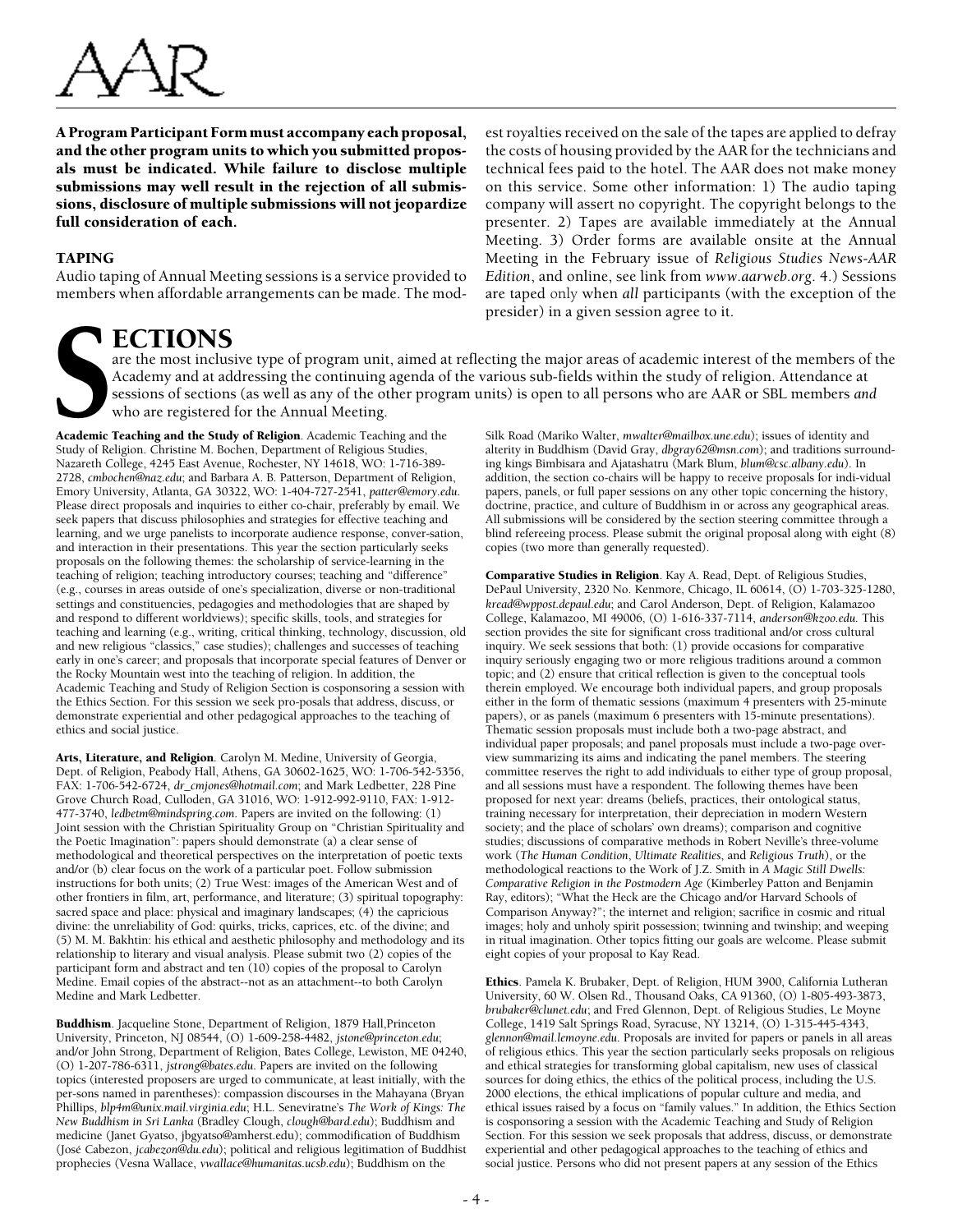

Section at the 2000 Annual Meeting will be given preference. Those proposing panels should have secured in advance commitments to participate from all contributors and should submit Participant Forms for everyone. Direct inquiries to either co-chair, preferably by email. Please mail seven  $(7)$  copies of your proposal, along with all other required materials to Pamela Brubaker.

History of Christianity. Georgia Frank, Philosophy & Religion, Colgate University, 13 Oak Dr., Hamilton, NY 13346, (O) 1-315-228-7694, FAX: 1-315- 228-7998 (attn: Frank), *gfrank@mail.colgate.edu*; and Anne Thayer, Lancaster Theological Seminary, 555 West James Street, Lancaster, PA 17603, (O) 1-717- 290-8721, FAX: 1-717-393-4254, *athayer@LTS.org*. Papers are invited on the following themes: clothing and nakedness; solitude; poverty and wealth; representing childhood; preaching; mission and empire; magic, science, and knowledge. Proposals for complete sessions are also welcome. Please send one proposal (with

your name) to Anne Thayer; then send the remaining 5 copies and program participant form to Georgia Frank. Please submit abstracts to *gfrank @mail.colgate.edu* in the body of an email message (not as file attachment or on diskette). Notifications will be done via e-mail.

North American Religions. Peter W. Williams, Dept. of Comparative Religion, Miami University, Oxford OH 45056, (O) 1-513-529-4305,

*williapw@muohio.edu*. The section encourages the use of diverse sources and multiple approaches to the study of religions in North America. In most sessions we seek to stimulate comparative discussion across a range of traditions around particular themes. Most years we also devote one session to new work on a particular religious tradition and another to a recently published book of outstanding merit in the field. This year we welcome proposals for either individual papers or for panels. If you propose a panel, please be sure to

note the distinction between paper sessions and panels, to provide summaries of each paper to be included. The section's steering committee reserves the right to make changes in session proposals. All proposals should include a brief discussion of a methodological/interpretive component as well as description and narrative. The use of new technologies in presentations is welcome. Although we will be glad to consider proposals on any relevant topic, we would particularly welcome submissions this year which deal with (1) religion in the American West, both inter-mountain and Pacific Basin. This might include groups distinctive to the West, especially the Mormons; other groups which have a distinctive Western history, such as Catholics and Pentecostals; (2) themes relevant to the West, such as the intersection of religion with the construction of regional, racial and ethnic identities there; (3) exploration and mission; and intercultural contacts, especially those involving the Pacific Rim; (4) religion and American film in historical context; (5) war and violence.

Philosophy of Religion. Tom Kasulis, Comparative Studies, Ohio State University, 230 W. 17th Ave., 308 Dulles Hall, Columbus, OH 43210-1311, (O) 1-614- 292-7892, H: 1-614-487-9756, *kasulis.1@osu.edu*. We invite paper proposals on the following topics: (1) Josiah Royce; (2) William James; (3) the messiah in postmodern contexts; (4) feminist philosophy of religion; (5) does morality need faith? (e.g., Kant, Dewey, Levinas, non-Western thinkers); (6) religion and the art of living (e.g., Robert Bellah, Pierre Hadot, New Age philosophical interpretations, Siddhayoga, Thomas Merton). In addition, proposals are also invited for full sessions (presider, presenters, respondent) on any topic relevant to the field. Those wishing to be considered as respondents or presiders for any of the above topics and who are not submitting paper proposals are invited to submit an appropriate Participant Form stating such, attaching a paragraph explaining your appropriate background, expertise, and interest in the topic.

Religion and the Social Sciences. Glen Stassen, Fuller Theological Seminary, Box 235, 135 N. Oakland, Pasadena, CA 91182, (O) 1-626-304-3733, H: 1-626- 296-1635, *gstassen@fuller.edu*; and Elizabeth Bounds, Candler School of Theology, Emory University, Atlanta, GA 30322, (O) 1-404- 727-4172, *ebounds@emory.edu*. This section seeks to analyze religious beliefs, ideologies, practices, myths, theologies, and institutions using critical, social-scientific methodologies (from anthropology, law, political science/economics, psychology, and sociology). To this end, papers written from any critical social scientific perspectives and integration with methodologies in religion are invited on the following topics: (1) critical responses to Cheryl Townsend Gilkes *If It Wasn't for the Women* (Orbis) co-sponsored with the Womanist Approaches to Religion and Society Group (please send proposals to both sets of chairs); (2) Concordat, the Churches, and Nazi Germany; (3) religion, civil society and social capital; (4)

space, place and cash: dislocation by big money; (5) virtual practices: de/re territorializing identities and the internet; (6) handguns, militias, and how to reduce U.S. violence; (7) religion and psychology "on the couch": controversies in the relationship between psychological methods and the study of religion. Papers employing social-scientific and/or interdisciplinary methods on other topics of interest to scholars of religion are also welcomed. Please mail one copy of your proposal with your name/affiliation and one copy with no name, plus abstract, response card, and electronic file with abstract to Glen Stassen and email one copy of your proposal with name/affiliation to Elizabeth Bounds.

Religion in South Asia. Vasudha Narayanan, Dept. of Religion, 125 Dauer Hall,University of Florida, Gainesville, FL 32611, (O) 1-352-392-1625, *vasu@religion.ufl.edu*; and Anne Feldhaus Religious Studies, Arizona State

> University, PO Box 873104, Tempe, AZ 85287-3104, *annef@imap2.asu.edu*. We invite proposals for fully developed paper sessions or panels on any aspect of religion in South Asia, including fresh field research, textual studies, and pedagogy. We especially solicit proposals for an issue-oriented panel including brief presentations followed by extensive open discussion and panels with innovative formats. Potential presenters are encouraged to network through RISA-L (*www.acusd.edu/~lnelson/risa*). Topics suggested for the 2001 Annual Meeting are listed below with the names of contact persons in parentheses. This list is by no means exhaustive or definitive: accounting for Islam in Hindu experience (Jim Laine, *laine@ macalaster.edu* and Peter Gottschalk, *gottschp@ southwestern.edu*) updating Indus civilization research (Carlos Lopez, *carloslopez@post.harvard.edu*); Wilhelm Halbfass' influence on the study of religion in south asia (Andrew Fort, *a.fort@tcu.edu*); recasting women/

recasting gender and the new ratriarchy in modern India (Kay Jordan, *kjordan @radford.edu*); fate in medieval vernacular literature (Frank Korom, *korom@ bu.edu*); social meanings of food as a means of transaction (Liz Wilson; *wilsone @muohio.edu* and Robert Menzies, *rmenzies@attcanada.ca*); holy and unholy religious possession in south asian traditions (Selva Raj, *sraj@albion.edu* and Bill Harman, *wharman@depauw.edu*); symbolic studies of Hindu pilgrimage sites (Prabha Reddy, *prabha@gwu.edu*); identity and disguise in life cycle rituals (Lise Vail, *vaill@mail.montclair.edu*); Hindu presentations, representations, and misrepresentations of Buddhism (Deepak Sarma; *dsarma@ conncoll.edu*); how categories shape discourse: the mediation of Hindu religious identity in the U.S. (Norris Palmer, *npalmer@stmarys-ca.edu*); religion, war, and peace in South Asia(Raj Mohan, *rajmohan22@hotmail.com*); postmodern religious historiography: challenging scholarly fixation on colonial knowledges (Christian Lee Novetzke, *cln4@columbia.edu*); significance of the sixteenth century (CE) in South Asian religions (Christian Lee Novetzke, *cln4@columbia.edu*).

Study of Islam. Zayn Kassam, Department of Religious Studies, Pomona College, 551 N. College Ave., Claremont, CA 91711, 1-909-607-4095, *zkassam@pomona.edu*; and Jonathan Brokopp, Department of Religion, Bard College, Annandale, NY 12504, 1-914-758-6822, *brockopp@bard.edu*. Please send proposals (one original, plus seven (7) blind copies) to Jonathan Brokopp only. The section invites papers or prearranged panels in all areas of Islam. Submissions are invited on the following topics as well: teaching gender and Islam; Islam and the media; race and ethnicity in Islam; Islamic cosmologies; Islam and human rights; Islam and the environment; inter-religious dialogue; Muslim festivals; sacred space and place; traditions of learning in Islam; Islam and post-modernity; Qur'anic and legal studies; Islam in Asia. The use of diverse sources and theoretical approaches is encouraged. Presentations must explicitly address methodological issues.

Study of Judaism. Barbara E. Galli, McGill University, Faculty of Religious Studies, 3520 University ST, Montreal, PQ H3A 2A7 Canada, (O) 1-514-398- 6027, H: 1-514-341-3421, *bgalli2@po-box.mcgill.ca*; and Randi Rashkover, Cleveland College of Jewish Studies, *porpoise@mindspring.com*. Send proposals to Barbara E. Galli. Proposals are invited on the following themes: Jewish feminisms, Jewish life and history in the North American West, exile and diasporic studies, Holocaust, prayer and ritual, Jewish renewal, and aesthetics in Judaism. Proposals are also invited for full sessions on any topic relevant to the field. We continue this year to encourage paper and panel sessions that involve shared interests with other AAR program units.

be registered for the 2001 meeting. Persons who do not meet the membership require-

Membership Current? You must be a current AAR member in order to participate in the program. You must also

To renew your membership, use the form on page 13.

ment by June 15, 2001 will have their name removed from the

Program Book.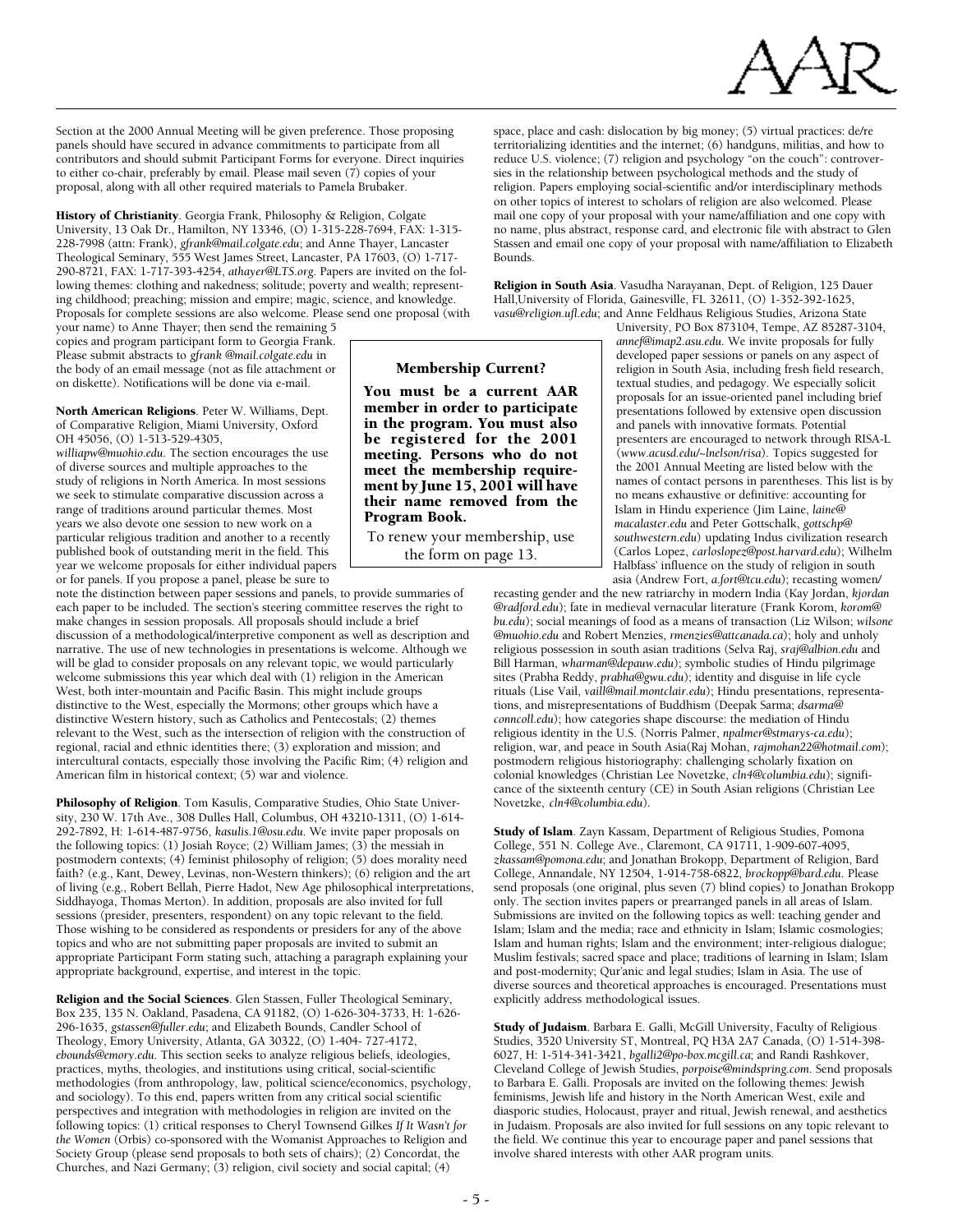

Theology and Religious Reflection. Paul F. Lakeland, Fairfield University, N. Benson Road, Fairfield, CT 06430, (O) 1-203-254-4000x2492, *pflakeland@fair1.fairfield.edu*. The unit will sponsor a pre-arranged session on new theological approaches to tradition; although papers will be invited, the steering committee would be happy to hear from persons of whose current work in this area it may not be aware. We will also be holding a joint session with the Kierkegaard, Religion and Culture Group, an invited panel, on Kierkegaard and Postnationalism. In addition, paper and panel proposals are invited on the following topics and questions: (1) can the work of Derrida make a meaningful contribution to emancipatory theologies and religious reflection?; (2) Western and non-Western theologies of and religious reflection upon economics; (3) how do theologies of emancipation recover the classical traditions?; (4) theologies of childhood and the family; (5) do postmodern earth-centered theologies unknowingly rely upon essentialist notions of nature? By appealing to "nature" or "creation" as a stable referent, do contemporary ecotheologies belie their claim to press beyond foundationalism and essentialism?; (6) are theology and religious reflection forms of social activism? Under what conditions do they become so? We also invite papers that address the intersection of theology and religious reflection with current critical theory and cultural studies. In evaluating all proposals, the committee gives preference to those that combine scholarship and originality.

Women and Religion. Mary C. Churchill, Women's Studies Program, 246 UCB, University of Colorado, Boulder, CO 80309-0246, (O) 1-303-492-4531, FAX: 1- 303-492-2549, *churchil@stripe.colorado.edu*. We welcome proposals for individual papers and prearranged sessions on any aspect of women and religion. In particular, we are interested in forms of analysis that address race, ethnicity, class, sexuality, and/or global issues in relation to women and religion. Presentations that are multidisciplinary or innovative in format (performance, multimedia, etc.) are especially encouraged. The section is also committed to fostering discussion on the intersections of advocacy and scholarship. This year we also call for papers on the following themes: (1) Teaching women (or gender) and religion, especially women and Islam; (2) Third wave feminism and beyond; "grrrl culture"; (3) Religious diversity and multiple cultural and disciplinary approaches to addressing violence against women; (4) Challenges to the structural category of "woman"; (5) Reflections on the last three decades of the international study of women and religion (Women's Caucus anniversary). Please send an original proposal (with name of presenter and institution), 5 copies of the proposal (without identifying information), an abstract (both paper and electronic versions) to Mary C. Churchill. Please send electronic abstracts (IBM-compatible, virus free) via disk or email attachment only.

ROUPS<br>
are established<br>
the study of resettions and lead<br>
at the Annual are established to encourage the exploration of an emergent area of study or methodology, to cultivate the relation between the study of religion and a cognate discipline, or to pursue a long-range and broad research project. More focused than sections and less restricted in participation than seminars, groups are expected to experiment with the format of sessions at the Annual Meeting.

African Religions. Simeon Ilesanmi, Dept. of Religion, Wake Forest University, Winston-Salem, NC 27109, (O) 336-758-5459, *ilesanmi@wfu.edu*, and Kathleen O'Brien Wicker, Scripps College, Claremont, CA 91711, (O) 909-607-3380, *kwicker@scrippscol.edu*. We are seeking paper proposals in the following areas: religion and globalization in Africa; ethical issues in research on religion in Africa; and New Religious Movements in Africa. Please send proposals on these topics to either of the co-chairs above.

Afro-American Religious History. Daphne C. Wiggins, Box 90967, The Divinity School, Duke University, Durham, NC 27708-0967, (O) 1-919-660- 3534, FAX: 1-919-660-3473, *dwiggins@div.duke.edu*. Papers which address the following themes from a historical perspective are invited: Elijah Muhammad; C. Eric Lincoln's religious scholarship; female religious leaders in non-mainstream traditions; and twentieth century "popular" figures and/ or movements (e.g. Rev. Ike, Iyanla Vazant, Fred Price, Creflo Dollar, Full Gospel Baptist Fellowship, T.D. Jakes). We also solicit papers on new paradigms for interpreting African American religious history; methodological/theoretical issues related to using non-traditional sources for reconstructing African American religious history. Submit 2-3 page proposal, and a participant form.

Asian North American Religions, Culture, and Society. Jane Naomi Iwamura, USC School of Religion, THH 328, Los Angeles, CA 90089-0355, (O) 1-213-821-2851, FAX: 1-213-740-7158, *iwamura@usc.edu*; and David Kyuman Kim, Harvard University, The Divinity School, Divinity Hall, Divinity Avenue, Cambridge, MA 02138, *dkim@hds.harvard.edu*. Paper and panel proposals are invited on the following themes: (1) Confucianism in (Asian) America; (2) religion and gender in Asian American and Asian Canadian literatures; (3) responses to the work of Fumitaka Matsuoka; (4) open call. We also invite proposals for a joint session with the U.S. Latino/a Religion, Culture and Society Group exploring "the New Majority," i.e., the emerging presence and impact of Asian Americans, Latinos/as, and other minorities on the North American religious scene. Papers for this session might address shifts in religious identifications, projects of nation-building, transnationalism, and changing definitions of race in the study of religion. Cross-comparative studies are also encouraged.

Black Theology. Cheryl A. Kirk-Duggan, Graduate Theological Union, 2400 Ridge Road, Berkeley, CA 94709, (O) 1-510-649-2490, FAX: 1-510-649- 1730, *kirkdugg@gtu.edu*; and Anthony Pinn, Macalester College, Dept. of

Religious Studies; 1600 Grand Ave., St. Paul, MN 55105, (O) 1-612-696- 6151, FAX: 1-612-696-6689, *pinn@macalester.edu*. We invite proposals on three themes: (1) uses of African American literature in Black theologies: papers engaging the theological use of Ralph Ellison are encouraged, but the theological use of other literary figures are of great interest; (2) Black theologies on the nature of crime and punishment: papers may engage historical or contemporary fictional or nonfictional contexts for theological reflection on this area of thought; (3) apocalypticism, eschatology, and the judgment of God, in dialogue with Black theological traditions, practices, methods, and texts co-sponsored with the Christian Systematic Theology Group. Send complete proposals on the last theme to both group chairs. Send proposals electronically and by mail.

Bonhoeffer: Theology and Social Analysis. Jeffrey C. Pugh, Dept. of Religious Studies, Elon College, Campus Box 2168, Elon College, NC 27244- 2020, (O) 1-336-278-5712, *pughjeff@elon.edu*. We invite proposals on a variety of themes in conversation with Bonhoeffer's life and thought. We are especially interested in proposals that deal with Bonhoeffer's christology in relation to concerns about religious pluralism and interfaith dialogue. In this regard proposals that address the issue of Bonhoeffer and Jewish-Christian relations are encouraged. In addition to this issue we welcome papers on the following topics: Bonhoeffer's use of scripture for theology and practice, whether Bonhoeffer offers positive directions for contemporary constructive theology, and Bonhoeffer's critique of modernity. We request email attachment submissions if possible.

Chinese Religions. Terry Kleeman, Religious Studies, CB 292, University of Colorado, Boulder, CO, 80309-0292, (O) 1-303-492-6984, *terry.kleeman @colorado.edu*. Randall Nadeau, Dept of Religion, Trinity University, 715 Stadium DR, San Antonio, TX 78212, *rnadeau@trinity.edu*. We welcome individual papers or paper session proposals on (1) Chinese millenialism; (2) the function of images in Chinese religious traditions, (3) divination and mantic arts in Chinese religions; (4) orality vs. writing in Chinese religious traditions. We would also welcome proposals for a roundtable panel that would critically examine current scholarship on Chinese religions (whether organized by period, tradition, or national origin). We also encourage paper session or roundtable proposals on other topics relating to Chinese religions.

Christian Spirituality. Steven Chase, Dominican Center, 2025 E. Fulton St. Grand Rapids, MI 49503, (O) 1-616-454-1241, *schase@dominicancenter.com*.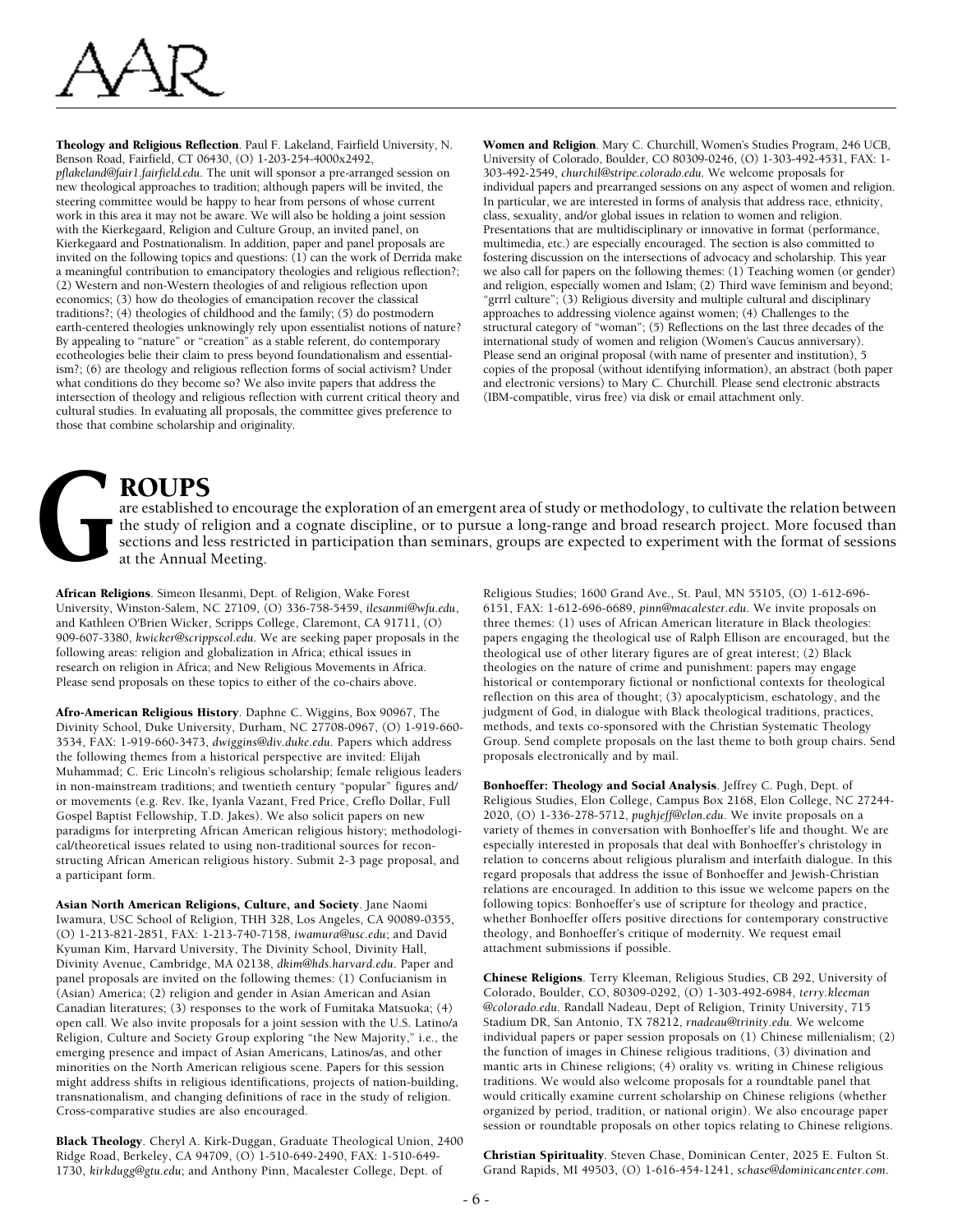

Papers are invited on the following: (1) "Christian Spirituality and Ecological Responsibility." Which resourses in the Christian spiritual tradition show promise for addressing the growing ecological crisis? Are there models of spiritual practice for living in right relationship with the earth? Are there blind spots in the tradition? What in current ecological liturature/practice hold promise for recasting Christian spirituality?; (2) "Teaching Christian Spirituality." Pedagogical practices involving both critical reflection and self implication; teaching texts of oppresed peoples; teaching the introductory course; teaching that challenges dominant paradigms in a variety of contexts (e.g., university, college, seminary, congregation, retreat); (3) "Christian Spirituality and the Poetic Imagination." Joint session with Arts, Lituration, and Religion Group. Papers should address explicitly the relationship between Christian spirituality and ecology, teaching, or the arts. Submissions via email accepted.

Christian Systematic Theology. David S. Cunningham, Seabury-Western Theological Seminary, 2122 Sheridan Road, Evanston, IL 60201, (O) 1-847-

328-9300x33, Fax 847-328-9624, *dscunningham@seabury.edu*. Proposals are invited on three themes: (1) the love of God, particularly as it relates to the classical loci of systematic theology. How can this doctrine make a nuanced contribution to constructive theology today?; (2) the doctrine of the imago Dei. What are the theological advantages and dangers of interpreting human beings "in the image of God"?; (3) jointly with the Black Theology Group (send complete proposals on this theme to both Group chairs): apocalyptic, eschatology, and the judgment of God, in dialogue with Black theological traditions, practices, methods, and texts. For all three themes, we seek specifically theological answers to the questions– constructive proposals that are both informed by the historical traditions of theology and directed to the contemporary contexts in which theology is pursued.

Church-State Studies. Eric Michael Mazur, Religion Department, Bucknell University, Lewisburg, PA 17837, (O) 1-570-577-3525, *mazur@bucknell.edu*. We invite proposals on all aspects of the relationship between religion and the state, both domestic and international, historic and con-temporary, and employing a diversity of methods. Possible topics include religion and legislation; religion and politics; and religion and the courts (including court decisions). We especially seek proposals addressing non-Christian or minority issues/communities. The group is also co-sponsoring two panels and invites proposals on the following topics: the first, addressing the political and cultural developments in the implementation and regulation of religious liberty principles in Central and Eastern Europe (with the Religion in Central and Eastern Europe Consultation); the second, examining political and legal issues surrounding free speech and/or free exercise justifications by campus-based religious and lesbian-bisexual-gay students and organizations for funding, membership restrictions, and public rhetoric of opposition (with the Lesbian-Feminist Issues and Religion Group).

Comparative Studies in Hinduisms and Judaisms. Barbara A. Holdrege, Department of Religious Studies, University of California, Santa Barbara, Santa Barbara, CA 93106-3130, (H) 1-805-968-6100, *holdrege@humanitas. ucsb.edu*. This group seeks to bring together specialists in South Asia and Judaica to discuss topics within paradigms to the Protestant-based models that have tended to dominate the academic study of religion. For the 2001 sessions we invite papers on the following themes: (1) reproducing and revisioning the homeland in Jewish and Hindu diaspora communities; (2) mantra and divine name in Hindu and Jewish meditation traditions; (3) tzaddik and guru: the teacher in Hasidic and bhakti traditions. Presenters need not have expertise in both Hindu and Jewish traditions.

Confucian Traditions. John Berthrong, School of Theology, Boston University, 745 Commonwealth Ave., Boston, MA 02215, (O) 1-617-353- 3050, FAX: 1-617-353-3061, *jhb@bu.edu*. Proposals are invited on the following topics: (1) Confucian temples: historical or contemporary studies of ritual practices, iconography, patronage, etc.; (2) Western scholarship on Confucianism and how it represents the tradition (e.g. "Boston Confucian-

ism"); (3) sacrifice in the Confucian tradition; (4) pedagogical reflections on teaching (a) Confucian texts or (b) women in the Confucian tradition. In addition, we strongly encourage the submission of complete panel proposals on any topic relating to Confucian studies.

Critical Theory and Discourses on Religion. Gustavo Benavides, Dept. of Theology and Religious Studies, Villanova University, Villanova, PA 19085, (O) 1-610-519-6916, *gustavo.benavides@villanova.edu*; and Jay Geller, Dept. of Religious Studies, Vanderbilt University, Nashville, TN 37235, (O) 1-615- 343-2462, *jay.geller@vanderbilt.edu*. Proposals are invited to be sent to Gustavo Benavides (both in hardcopy and as pasted email) on understanding religions/beliefs/practices/narratives, etc. as socially constructed: (1) constructing "construction" (is "construction" itself a construction? what are the epistemological/political/pedagogical implications of social construction?); (2) constructing space (religious geography, space/place, map/territory, Heimat/diaspora, center/margin- the work of David Harvey, Jonathan Smith, Daniel Boyarin, etc.); (3) constructing time (periodization, the question of

"post", apocalyptic histories, backshadowing); (4) constructing religious tradition/s (Judaism/ Judaisms, Christianity/Christianities, Hinduism/ Hinduisms, etc.)- as essence, as heuristic/ pedagogical frame, as hegemonic; (5) constructing the academic study of religion as a discipline (e.g., in the work of Hans Kippenberg); (6) constructing the historian of religions: of reverence and violence, public life and collaborative social identities (e.g., in the work of Richard Trexler); (7) constructing the legitimate: the investiture of politicial legitimacy as religious practice.

Eastern Orthodox Studies. Bradley Nassif, 88 Tierra Montanosa, Rancho Santa Margarita, CA 92688, (O) 1-949-766-3911, *blnassif@yahoo.com*; and Robin Darling Young, Dept of Theology,

Catholic University, Washington, DC 20064, (O) 1-202-319-5481, FAX: 1- 202-319-5875, *youngr@cua.edu*. Papers are invited on Cyril of Alexandria: Modern Perceptions and Theological Themes. Possible topics include contemporary assessments of Cyril's place in history and theology, Cyril's christology, eucharistic theology, biblical exegesis, pneumatology, ecclesiology, soteriology and related topics. Papers are also invited on themes in Russian Religious Literature. Proposals accepted on a range of authors, issues and texts including, but not limited to, Dostoevsky, Tolstoy, Checkhov, Leskov, Turgenev as well as more recent figures such as George Florovsky, John Meyendorff, Alexander Schmemann and others. Possible personalities from earlier periods are Hilarion, Rublev, Nikon and others. Topics include theological method, ecumenical vision, reform and renewal, Trinity, christology, iconography, missions, spirituality and others. A third session will be held jointly with the Roman Catholic Studies Group on tentatively entitled "Primacy and Communion Ecclesiology in Jean Tillard and John Zizioulas." Submissions via e-mail are preferred.

Europe and the Mediterranean in Late Antiquity. David Brakke, Dept. of Religious Studies, Sycamore Hall 230, Indiana University, Bloomington, IN 47405-2601, (O) 1-812-855-5117, FAX: 812-855-4687, *dbrakke@indiana.edu*. The group seeks to foster a discussion of Late Antiquity (ca. 200-800 C.E.) that crosses traditional religious designations. The theme for 2001 is the discourse of idolatry. The first session will feature a paper by Froma Zeitlin on the history of "idolatry" and of Greek and Biblical concerns about representations of the gods, followed by invited responses from scholars of Late Antiquity. We solicit proposals for the second session on "images and violence." Papers may explore such themes as anti-idolatry rhetoric as a means of identity construction, martyrdom as a response to idolatry, destruction of images as a signifying practice, or the productive disfiguring of the image or the body.

Evangelical Theology. David D. Daniels, McCormick Theological Seminary, 5555 S. Woodlawn AVE, Chicago, IL 60637, (O) 773/947-6342, *ddaniels@mccormick.edu*. Proposals are invited on two topics. The first topic is pentecostal theology or ethics as viable perspectives within evangelicalism. Proposals may be constructive in nature or employ historical studies.

Member ID Number You can find your membership number on any of the official paperwork that comes from the AAR. The top line of the address label has your ID number. If you are a 2000 or 2001 member, the label on this *Call for Papers* has your ID number on it directly above your

If it is not there, please go to *www.aarweb.org/membership* and you can request to have your ID number

emailed to you immediately.

name.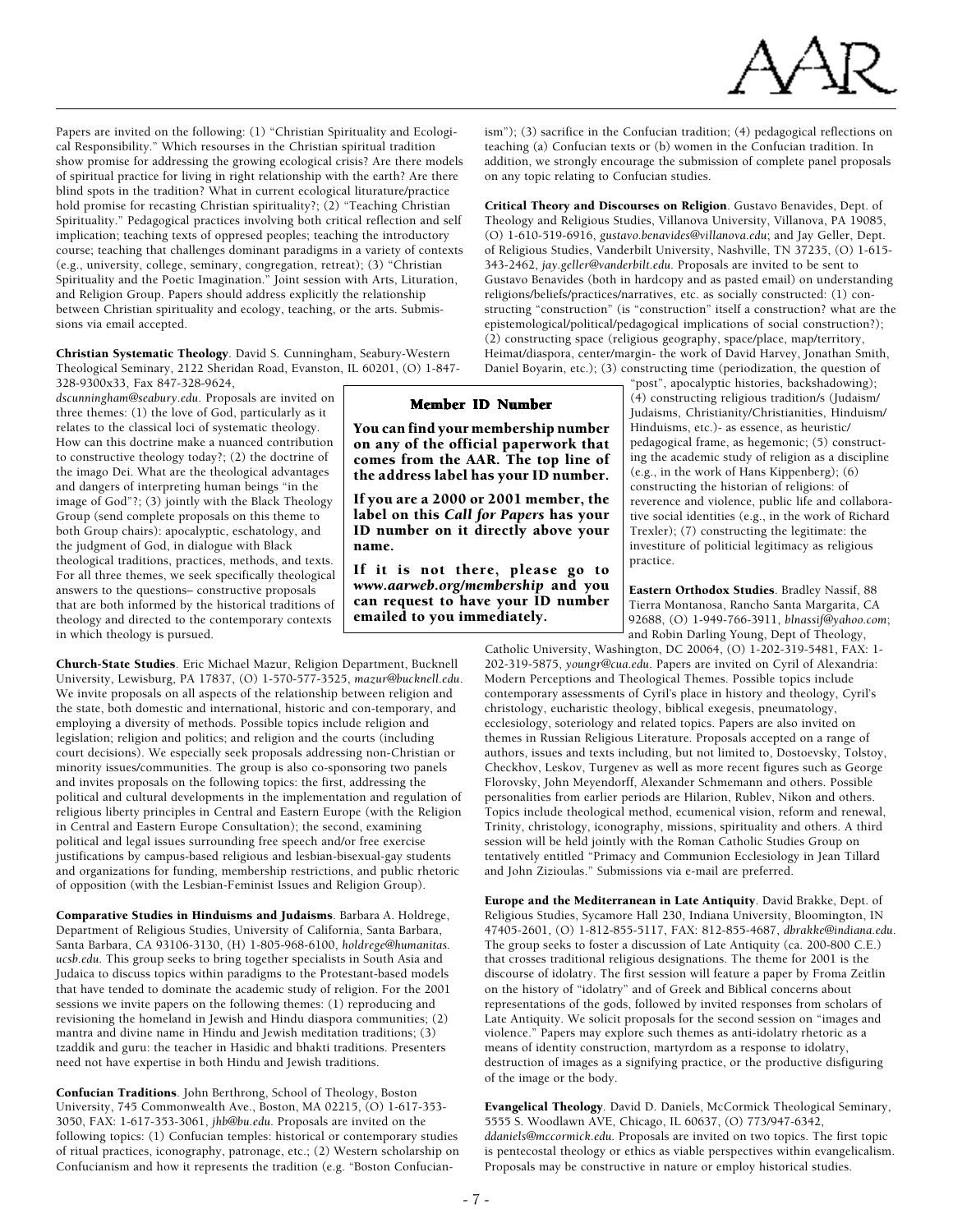Attention should be given to how pentecostal theology or ethics fits within the wider discussion of contemporary Christian thought. The second topic is the recent history of American evangelicals and race: white evangelical attitudes toward civil rights and/or Black power movements, African-American perspectives on white evangelicalism, role of African-American music and worship styles within white evangelicalism, evangelical theological categories and racial reconciliation, the participation of African-Americans, Latino/as, and Asian-Americans in the evangelical congregations and parachurch networks, the impact of church-growth strategies on racial inclusivity, and the relationship between race and the evangelical political agenda. Submissions via e-mail are encouraged.

Feminist Theory and Religious Reflection. Karen Trimble Alliaume, Religious Studies Department, Lewis University, Box 1092, 1 University Parkway, Romeoville, IL, 60446, (O) 1-815-836-5884, *alliauka@lewisu.edu*. Papers and panel proposals are invited that address the following topics: (1)

genre, voice and power: critical reflection on power relations and issues of authority involved in our practices of feminist theory and religious reflection. We particularly invite and encourage proposals that model or re-enact alternative modes of presentation; (2) the critical impact of feminist theory and religious reflection on recent discussions of history, historiography, and/or cultural memory. We also accept panel proposals and individual paper proposals on topics other than the ones listed, if such topics are related to feminist theory.

Gay Men's Issues in Religion. Donald L. Boisvert, 3865 de Mentana, Montreal, PQ H2L

3R7, Canada, (O) 1-514-527-0537, *dlb@alcor. concordia.ca*; and Jay E. Johnson, 632 38th ST, Richmond, CA 94805-1702, (O) 1-510-647-3799, *drjay@earthlink.net*. We welcome paper and panel

proposals from people of all sexual orientations and genders on issues relevant to the group, but are especially inter-ested in those on the following themes: scholarship and activism; legally relevant constructions of "being gay" as "religious"; revisiting the question of the value of biblical apologetics in the light of the challenge from the religious right; critical responses to Robert Gagnon's *The Bible and Homosexual Practice* or to Mark Jordan's *The Silence of Sodomy*; growing up gay/queer in religious communities; change ministries and the ex-gay movement.

Hinduism. Sarah Caldwell, Department of Religious Studies, California State University, Chico, CA 95929-0740, (O) 1-530-756-1028, *scaldwell@csuchico.edu*; and Tracy Pintchman, Harvard Divinity School, Women's Studies in Religion, 45 Francis Avenue, Cambridge, MA 02138, (O) 1-617-495-5705; *tpintch@luc.edu*. Submit all proposals to Sarah Caldwell. The group invites proposals for thematic sessions and panels focused on par-ticular traditions, texts, theologies, and methodological problems in the study of Hinduism. Suggested topics include: (1) Hinduism pedagogy, including website ideas (Cynthia Humes, *chumes@mckenna.edu*); (2) Hinduism and sexuality (Sarah Caldwell, *scaldwell@scuchico.edu*); (3) Pramana and public theology (John Thatamanil, *thatajj@millsaps.edu*); (4) evoking religious experience through metaphor/language/art (Douglas Brooks, *dbrk@troii.cc.rochester.edu*); (5) contemporary Mahagurus and their movements (Cynthia Humes, *chumes@mckenn.edu*); (6) representation of Hinduism in film, perhaps linked to the showing of two or three films (Robert Menzies, *rmenzies@escape.ca*); (7) the "Kali's Child" controversy (Jack Hawley, *jsh3@columbia.edu*); (8) orientalism and contemporary Hindu representations (Roxanne Gupta, *roxanneg@alb.edu*).

Indigenous Religious Traditions. Julian Kunnie, Africana Studies, University of Arizona, Martin Luther King Jr. Building, Room 305, Box 210128, Tucson, AZ 85721-0128. Papers are invited on the following topics: (1)indigenous women and the power of healing: women are distinguished as healers, teachers, and medicine-figures, and often are the principal carriers of Indigenous wisdom through story-telling and ceremony. This session will discuss the multi-faceted roles of women in various indigenous communities around the world, with particular regard to healing; (2) indigenous cultures

and languages in the academy. One of the significant limitations of the discourse on indigenous religious traditions has been the problem of translating indigenous concepts into European languages, since such translations do not always capture the cultural nuances and complexity of such traditions. How can scholarship on indigenous traditions and cultures overcome this limitation and advance levels of reciprocity between scholarship and the world of indigenous religio-cultures?

Japanese Religions. Ruben Habito, Perkins School of Theology, Southern Methodist University, P.O. Box 750133, Dallas TX 75275-0133, (O) 1-214- 768-4334, *rhabito@mail.smu.edu*; and Chris Ives, 14 Mt. Hood RD, Apt. 1, Brighton, MA 02135, (O) 1-617-730-5739, ives@ups.edu. The Japanese Religions Group explores diverse facets of the religious traditions of Japan. This year we invite proposals for individual papers or whole sessions on the following topics: (1) ancestral practices; (2) sacred space and places; (3) philosophical approaches to Japanese religions; (4) emperor system and the

worship of kami; (5) doctrines of purity and purification practices; (6) ghosts and otherworldly realms. Submissions on other topics will also be considered. Direct inquiries about the call to Ruben Habito, and submit required number of proposal copies to both co-chairs.

Kierkegaard, Religion, and Culture. Sylvia Walsh Perkins, Dept. of Philosophy, Unit 8250, Stetson University, DeLand, FL 32720, (O) 1- 904-822-7586, (H) 1-904-734-6457, *sperkins@stetson.edu*. Session 1: "Setting the Self and Other in Context". We invite proposals that focus from a Kierkegaard-ian perspective on ways in which prominent features of our setting– urban and natural, historical and cultural– affect the construction of self and other. Session 2: "Critiques of Church, Family, and Society in Kierkegaard's *The Moment and*

*Late Writings*" (Princeton, 1998). Proposals are invited assessing Kierkegaard's final attack on Christendom, including such topics as churchstate relations; the clergy; marriage, parenting, and gender constructions; aestheticism and spiritual malaise of nineteenth-century Danish culture; and the contemporary relevance of his critiques. Additional joint session with the Theology and Religious Reflection Section: "Kierkegaard and Postnationalism": invited panel. Twenty minute reading time for each paper. Citations should be keyed to the new Princeton translations.

Korean Religions. Sungtaek Cho, Program in Korean Studies, 130 Old Chemistry Bldg, State University of New York, NY, 11794-3725, (O) 1-631- 632-7362, *stcho@notes.cc.sunysb.edu*; and Bockja Kim, Humanities Division, HKUST, Clearwater Bay, Kowloon, (O) 1-852-2358-7801, *hmkim@ust.hk*. We are seeking papers on the related topics of the Korean transformation of Buddhism and the Buddhist transformation of Korea. Papers should focus either on the transformation of Korean religious thought, doctrine, ritual, and praxis, or on cultural and social transformation, including issues related to Korean women and Buddhism, Korean art and Buddhism, Korean architecture and Buddhism, Korean shamanism and Buddhism, and Korean nationalism and Buddhism. Papers on other issues related to the Korean transformation of Buddhism are also welcome. The time period under consideration can vary according to the theme of the paper, from antiquity to the modern era. Proposals on the Korean transformation of other religious traditions may also be considered.

Lesbian-Feminist Issues and Religion. Peggy Schmeiser, 150 Concord ST South, Ottawa, ON K1N 0Z4, Canada, (O) 1-613-567-4065, *pschmeiser@sprint.ca*; Jennifer Rycenga, 1204 Whitney AVE #109, Hamden, CT 06517, (O) 1-408-924-1367, *jrycenga@earthlink.net*. Individual papers and panel proposals are invited, particularly for a co-sponsored panel with the Church-State Studies Group examining political and legal issues surrounding free speech and/or free exercise justifications by campus-based religious and lesbian-bisexual-gay students organizations for funding, membership restrictions, and public rhetoric of opposition. Other key topics include the dynamic between les-bi-gay activism and scholarship in the struggle for social change; history, texts, differences and shared presump-

## Annual Meeting AV Requests Every attempt will be made to meet all requests for AV equipment.

N.B. Due to the high cost of technical electronic AV equipment, (computers, LCD projectors, Internet, software, etc.) only presentations which necessitate the use of such equipment will be granted.

#### All AV Requests must be received at the time of your proposal.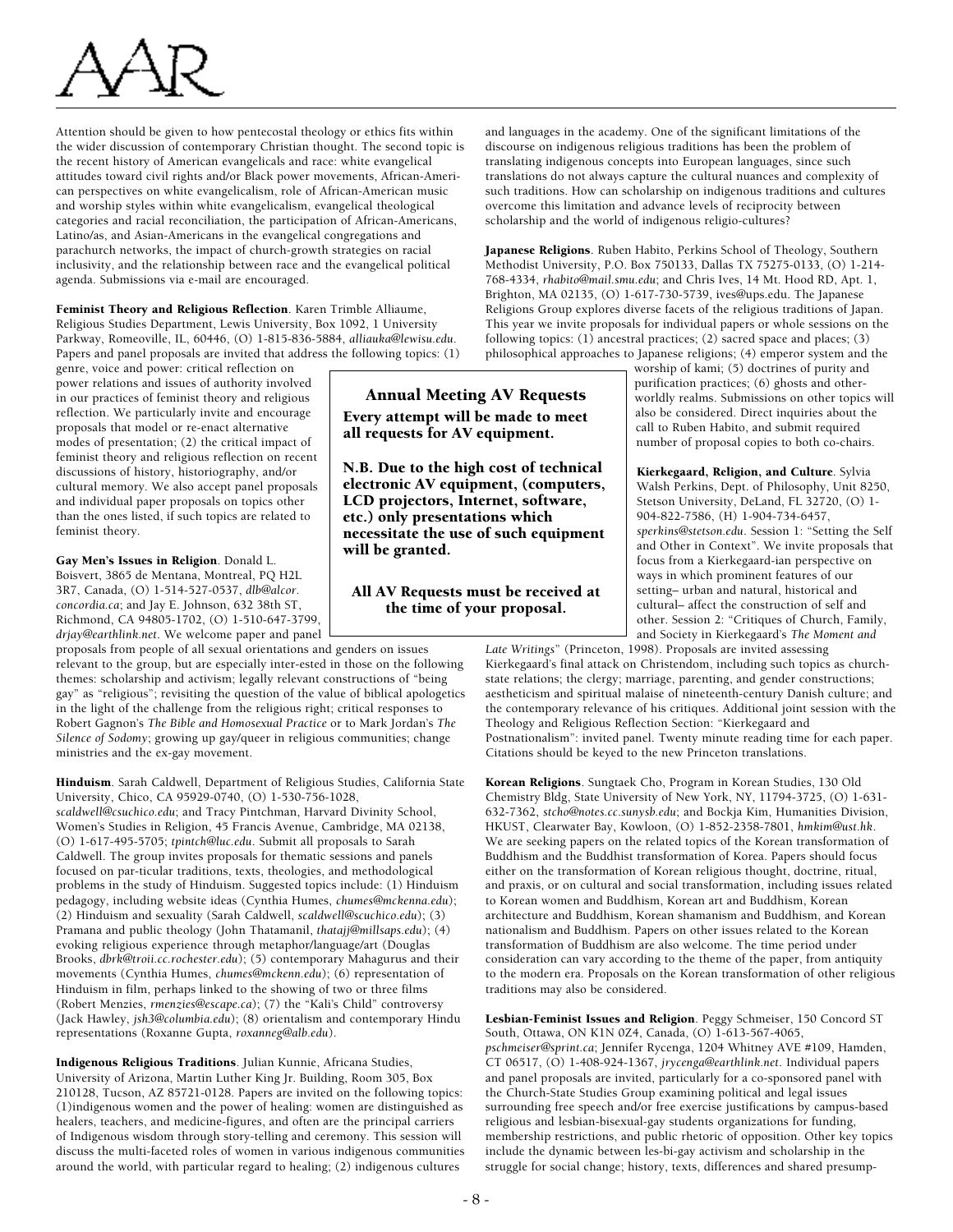

tions of lesbian-feminism and queer theory; ethics of lesbian community, especially concerning racial diversity; and religious dimensions in films such as *Aimée and Jaguar* and *Boys Don't Cry*. Proposals also welcome on: pre-Stonewall lesbian lives; transgender issues; the ebb and flow of radical feminist critiques of religion; Native American conceptualizations of Two-Spirit people; South Asian and South Asian diaspora lesbian identities; discussions of Marcella Althaus-Reid's Indecent Theology. Send eight (8) copies of proposals to Jennifer Rycenga.

Men's Studies in Religion. Mark Justad, 211 Kirkland Hall, Vanderbilt University, 37240, (O) 1-615-322-0882, FAX: 1-615-322-6060, *mark.justad@vanderbilt.edu*; and Dave Livingston, Mercyhurst College, (O) 1-814-824-2502. The group is interested in papers on the general topic of the intersection of religious reflection and male identity or social location. Specific themes of interest to the group: the influence of masculinity on major 20th century theological or religious figures, movements, or methods; men and relational theological anthropologies (including issues of fathering, mentoring, and nurturing); gender role manipulation in mysticism; the difficulty and/or promise of Jesus' maleness for postpatriarchal religious reflection; religious leadership and the abuse of power; masculinity and interreligious dialogue. In evaluating submissions, particular attention will be given to constructive proposals and to proposals which focus on nonhegemonic or marginalized masculinities (gay, poor, black, latino, etc). Email submissions are preferred.

Millennialism Studies. Eugene V. Gallagher, Department of Religious Studies, Box 5452, Connecticut College, New London, CT 06320-4196, *evgal@conncoll.edu*. Proposals are invited on the future of millennialism. Proposals for papers, panels, or sessions on any aspect of millennialism throughout history and across cultures are also encouraged.

Mysticism. David B. Perrin, Saint Paul University, 223 Main St., Ottawa, ON K1S 1C4, Canada, (O) 1-613-236-1393x2277, FAX: 1-613-751-4016 *dperrin@ustpaul.uottawa.ca*. We focus on the philosophical, psychological, theoretical, and comparative nature of mysticism, religious experience, and spiritual practice. Creative, imaginative, and scholarly proposals for 2001 are invited on: (1) eros, love, and mysticism; (2) transmission of mystical states; (3) mysticism of daily life; (4) mysticism and sound; (5) expressions of myst-icism in indigenous communities. The Mysticism Group will cosponsor theme #5 with the Indigenous Religious Traditions Group. Send eight (8) copies of your proposal, six of which exclude your name and institution. Note: we will call for proposals on William James in 2002. Contact Eugene Taylor, *etaylor@igc.org*, for proposals on William James for 2002.

Native Traditions in the Americas. Michelene Pesantubbee, Dept. of Religious Studies, CB 292, University of Colorado, Boulder, CO 80309-0292, (O) 1-303-492-7095, *pesantub@spot.colorado.edu*. We are seeking papers in the following areas: (1) Native American religious traditions and institutions of confinement (boarding schools, prisons, mind/body, etc.); (2) decolonizing methodologies and/or new ways of studying Native American religious traditions; (3) decolonizing civil holidays particularly Columbus day; and (4) topics related particularly to the indigenous people of Colorado (Arapaho, Cheyenne, Ute, Lakota, Navajo, etc.) and/or more broadly, of the northern plains. Send original and 5 copies and forms to Michelene Pesantubbee.

New Religious Movements. W. Michael Ashcraft, 17 Broadview, MO 63501, (O) 1-660-785-7531, *washcraf@truman.edu*. Proposals are invited on the following themes: new religions in Japan and the Pacific Rim (including Hawaii, Oceania, and the Philippines), metaphysical religions (Unity, Christian Science, New Thought, and others), and new religions in Colorado (including evangelical parachurch organizations, the Naropa Institute, the Emissaries, and others). Also, proposals on all aspects of the study of New Religious Movements are welcome.

Nineteenth-Century Theology. Dawn DeVries, Union Theological Seminary, 3401 Brook Road, Richmond, VA 23227 1-804-278-4283, *ddevries@unionpsce.edu*, and William L. Portier, Theology Department, Mount Saint Mary's, Emmitsburg, MD 21727, 1-301-447-5370, *wportier@msmary.edu*. Session #1: "The Reception of Greek Philosophy in Nineteenth-Century Religious

Thought". Papers are invited on themes such as the interpretation of individual Greek philosophers by nineteenth-century thinkers or the influence of Greek philosophy on theology and/or the study of religion. Send proposals or inquiries to Dawn DeVries. Session #2: "*Roman Catholic Modernism in Context: Assessing Catholicism Contending with Modernity*" (Cambridge University Press, 2000). Papers are invited on the following topics: (a) assessing the central claim of the book that attention to societal contexts is crucial for understanding RC Modernism and anti-Modernism, (b) assessing whether this claim is established in the case of the individual Modernists considered, and (c) assessing whether it is established in the case of the anti-Modernists considered. Send proposals or inquiries to William Portier.

Person, Culture and Religion. Kelley Raab, Department of Religious Studies, St. Lawrence University, Canton, NY 13617, *kraab@stlawu.edu*; Franz Metcalf, California State University Los Angeles, *fmetcalf@artnet.net*. We invite papers addressing (1) self psychological (or Kohutian) approaches to religion; and (2) the implications of evolutionary psychology or sociobiology for the study of religion and culture. Papers may include clinical, theological, or other perspectives. We also welcome papers focused on other themes dealing with self,culture and religion. We encourage email submissions, which should be sent to Franz Metcalf. Non-email submissions require seven copies of the proposal and should be sent to Kelley Raab. Expect email confimation within three days of sending email proposals. Late proposals will not be considered. To learn more about the group, visit our website at: *http://home.att.net/~pcr-aar*.

Platonism and Neoplatonism. Jay Bregman, Dept of History, University of Maine, 5774 Stevens, ME 04469-5774, (O) 1-207-581-1918, *bregman@maine. maine.edu*; and Thomas A Carlson, 2022 Cleveland AVE, Santa Barbara, CA 93103, (O) 1-805-893-7142, *tcarlson@humanitas.ucsb.edu*. Neoplatonism was not separated from Plato and Platonism, till the nineteenth century, when the work of Schleiermacher and others, changed the scholarly consensus. No longer were the two seen as continuous or even really compatible. This tendency reached its apogee in the twentieth century, when Paul Shorey at the University of Chicago, sharply contrasted 'fuzzy' and mystical "Plotinism" with the clear and rational thought of Plato himself. Positivists, linguistic and analytic philosophers followed suit, sometimes somehow ignoring what appear to be religious and mystical elements of Plato's "Dialogues". There were holdouts, such as the English Neoplatonist Thos Taylor and his followers. They were largely ignored. The story from the Renaissance to the twentieth century, has been told in Tigerstedt's "The Decline and Fall of the Neoplatonic Interpretation of Plato". Recently, philosophical scholars have re-established the continuity of Plato and the Neoplatonists. Papers will examine relevant historical and interpretive questions.

Pragmatism and Empiricism in American Religious Thought. Jerome P Soneson, Dept of Philosophy & Religion, Baker Hall Rm 135, University of Northern Iowa, IA 50614-0501, (O) 1-319-273-2990, *soneson@uni.edu*; and Thomas A. Byrnes, Illinois Benedictine College, 2043 Walters AVE, Northbrook, IL 60062, (O) 1-630-829-6263, *tbyrnes@ben.edu*. Our group examines critically and works constructively with the historical heritage and contempory expressions of the American pragmatic and empirical philosophical and theological traditions. We are looking for papers this year that propose to examine the relevance of this American philosophical and theo-logical heritage for constructive approaches relevant to the study of religion in the following areas of inquiry: the arts; contemporary theological and religious issues; liberationist movements; social and ethical issues; environmental concerns; and interpretation in Biblical studies. We also encouage papers on the intersection of pragmatism (Royce, James, Pierce, Whitehead) and continental philosophy and theology for a joint session cosponsored by Theology and Continental Philosophy. Any other proposals relevant to pragmatism and empiricism in American religious thought are also welcome. Please send paper proposals, to Thomas A. Byrnes.

Reformed Theology and History. Kathryn Greene-McCreight, 198 McKinley AVE, New Haven, CT 06515-2010, (O) 1-860-439-5083, *kegmcc@pantheon. yale.edu*; and Philip W Butin, 1801 Montano RD NW, Albuquerque, NM 87107, (O) 1-505-344-9798, *phil\_butin@pcusa.org* or *pbutin@aol.com*. Proposals are requested for papers dealing with the significance of the life and work of Lesslie Newbigin for the Reformed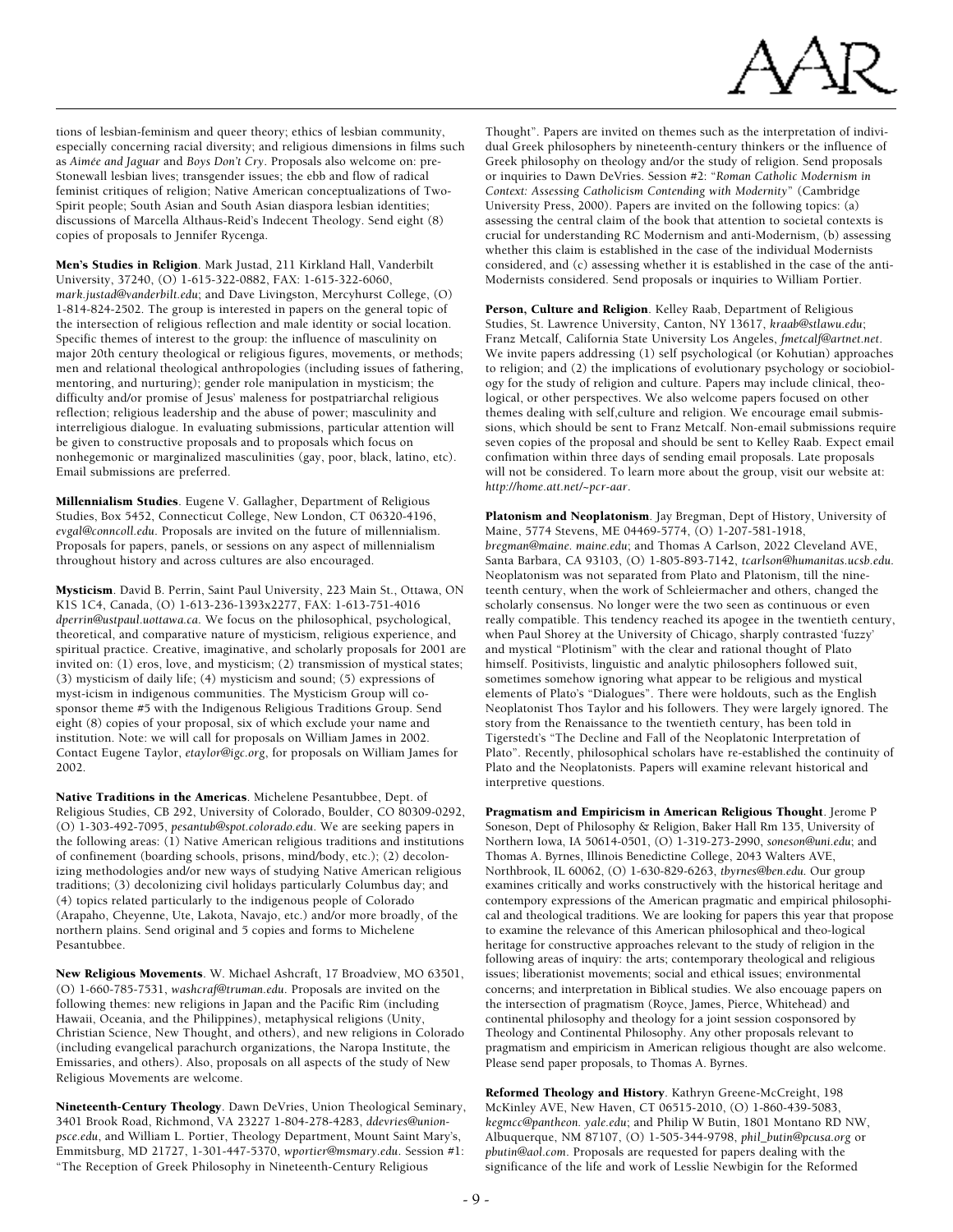Tradition. Presenters will be asked to engage at some level Geoffrey Wainwright's *Lesslie Newbigin: A Theological Life* (New York: Oxford, 2000), and may organize accordingly: Newbigin as confident believer, direct evangelist, ecumenical advocate, pastoral bishop, missionary strategist, religious interlocutor, social visionary, liturgical preacher, scriptural preacher, Christian apologist.

Religion and Ecology. Heather Eaton, St. Paul University, 223 Main st. Ottawa, ON K1S1C4, Canada, *heaton@ustpaul.uottawa.ca*; and Sarah McFarland Taylor,Department of Religion, Northwestern University, 1940 Sheridan Road, Evanston, IL 60208, *sarah@northwestern.edu*. The group seeks prepared panels or proposals on these topics: (1) the Harvard Religion and Ecology Book Series; (2) Environmental issues and regional and crosscultural perspectives, (3) the nature of nature (what counts as nature, nature as 'not nice', is nature fallen?); (4) Islam and Ecology (joint session with the Study of Islam Section), and (5) Terry Tempest Williams and the eroticism

of place. Other proposals welcome. For panels give a brief description of presenters and topics. Send one copy to Heather Eaton above, and five copies of the proposal and a program form for each presenter to Sarah Taylor. If applying to the co-sponsored session send the proposal to the chair of the Study of Islam Section. Proposals within email messages accepted with forms sent via regular mail. Also see our website at: *www.religionandnature.com/aar*.

Religion and Ethics in Healthcare. Charlene A. Galarneau, Community Health Program, 112 Packard Ave., Tufts University, Medford, MA 02155, (O) 1-617-627-5446,

*charlene.galarneau@tufts.edu*. Submissions via e-mail are encouraged. Papers and panels are invited on the following themes: race, racism, health, and health care; faith-based perspectives and practices of local peoples (e.g. indigenous, Latino/a) regarding health and health care; spirituality and health, broadly conceived, including the roles of medicine, public health and pastoral care; and ethical issues related to genetic testing. Individual papers and panels on other topics related to religion, ethics, and healthcare will also be considered. For a joint session with the Religion and Popular Culture Group, we invite papers on miraculous healings expressed in popular culture.

Religion and Popular Culture. Gary Laderman, Emory University, Religious Studies, 212S Callaway Center, Atlanta, GA 30322, 1-404-727- 4641, *gladerm@emory.edu*; and Bruce Forbes, Morningside College; 1-712- 274-5185, *forbes@morningside.edu*. The group seeks proposals that explore religion and popular culture in ways that relate to the west generally, or Colorado in particular (e.g., Native American spirituality, eco-relgion, westerns, Focus on the Family, Columbine). We also invite studies of popular culture audiences, about teaching religious studies and theology through popular culture, and about American holidays. For a joint session with the Religion and Ethics in Heathcare Group, we welcome proposals about miraculous healings expressed in popular culture. We welcome other proposals about the relationships between religion and popular culture. Panel proposals will be considered, but each presentation within the panel should be accompanied by a participant form and abstract. We reserve the right to include only part of a panel. Please send proposals to Gary Laderman.

Religion and Science. Ernest Simmons, Box 313, Concordia College, 901 S. 8th ST, Moorhead, MN 56562, (O) 1-218-299-3430, *simmons@cord.edu*. Papers are invited on the following two themes: (1) "Science and Models of the Divine". This session will explore the implications of neuroscience and related fields for thinking about personhood and for personal/nonpersonal models of the divine or transcendent across religious traditions. Perspectives from a range of religious traditions are welcome. (2) "Science and Social Location–Women, Religion and Science". This session seeks proposals interested in exploring the impact of women's religious perspectives on gender and science, inclusive of feminist, womanist and mujerista perspectives.

Religion in Latin America and the Caribbean. Lois Ann Lorentzen, University of San Francisco, Religious Studies Dept., 2130 Fulton Street, San Francisco, CA 94117-1080 *lorentzen@usfca.edu*. Papers are invited on the following topics: (1) criminalization of the poor: militarization of borders, death penalty, prison industry, human rights violations of immigrants, targeting of indigenous populations, and the churches responses and activism on these issues; (2) mariologies in the Americas: analyses of Mary devotional and theological movements throughout the Americas, including Black Madonnas, Our Lady of Guadalupe, La Morenita, etc.; (3) reconciliation, memory, forgiveness in Latin America: truth and reconciliation commissions in Guatemala, Nicaragua, El Salvador, Chile, Argentina, and possibly Chiapas.

Religion, Film, and Visual Culture. Rubina Ramji, Dept. of Religious Studies, University of Ottawa, 70 Laurier E, Rm 102, Ottawa, ON K1N 6N5, Canada (O) 1-613-569-7728, *rramji@aix1.uottawa.ca*, and Tony Michael, 11

Fairmount Crescent, Toronto, ON M4L 2H1, Canada (O) 1-416-978-0973. The group seeks to explore the emerging relationships between religion and visual culture, especially film. We seek proposals addressing: (1) film theory or methodology in relation to religion and film; (2) the ethical implications of visual culture, including film; (3) the portrayal of minorities in films about religion; and (4) redemptive themes in film. In addition, we are specifically calling for papers on religion and television, Islam and the media, theory and methodology of film and religion. Papers on the films to be shown at the conference (*Princess Mononoke*, 1999, *Aimée & Jaguar*, 1999, or *Fight Club*, 1999) are welcome. Please send three

complete copies of each proposal to both co-chairs.

Religion, Holocaust and Genocide. Stephen R. Haynes, Rhodes College, 2000 North Parkway, Memphis, TN 38112, (O) 1-901-843-3583; and Rochelle L. Millen, Wittenberg University, Box 720, Springfield, OH 45510, (O) 1-937-327-7404. The group welcomes all proposals that treat religious dimensions of the Holocaust and/or other episodes of genocide. At the 2001 annual meeting, sessions are planned on post-Holocaust theological reflection, genocidal episodes other than the Holocaust, for which comparative studies are particularly invited, and a possible joint session on the theme "Un(re)covered Memories: Suppressed Histories and Contested Places." For the post-Holocaust theology session we invite proposals that address the recent publication by Zachary Braiterman, *(God) after Auschwitz: Tradition and Change in Post-Holocaust Jewish Thought*.

Ritual Studies. Nikki Bado-Fralick, Dept. of Philosophy and Religious Studies, Catt Hall, Iowa State University, Ames, IA 50010, (O) 1-515-294- 2495, *nikkibf@iastate.edu*; and Mario I. Aguilar, St. Mary's College, University of St. Andrews, St. Andrews, Fife KY16 9JU, Scotland, (O) 1-44-1334- 462835, *mia2@st-andrews.ac.uk*. We look forward to proposals on the following topics: (1) 'ritual through the looking glass'. Papers should focus on rituals as vehicles of reflection, narcissism, beauty, reversal, or as mirrors into society and its own reversals, (2) Native American rituals, (3) theoretical and ethnographic aspects of ritual. With the Comparative Studies in Religion Section we are organising a session on "Women as Ritual Experts and Ritual Innovators".

Roman Catholic Studies. Phyllis Zagano, 250 E 63rd ST, New York, NY, 10021, *pzagano@rcn.com*; and Jeffrey Marlett, Dept of Religious Studies, The College of St Rose, 432 Western Ave, Albany, NY 12203, (O) 1-518-454- 2055, *marlettj@mail.strose.edu*. Proposals with historical, social-scientific, theological or critical-theory methodological orientations are welcome. We especially solicit proposals on "inculturations" of Catholicism, particularly in the West of the U.S., Canada, and Mexico, and on the Pacific rim; on Catholics and politics in the West, or on the Pacific rim; on saints, martyrs and other cultural witnesses (both theoretical and analytical approaches); panels on significant recent books; Catholics and the environment; and on Catholicism and popular culture. A joint session with Eastern Orthodox studies (invited papers) on communion ecclesiology and primacy is also planned. Please send seven (7) copies of the proposal and abstracts(only one

# Program Policy Changes in 2001

All participants on the AAR program must be current (2001) members of AAR. Membership in SBL does not fulfill this requirement for 2001 or future meetings.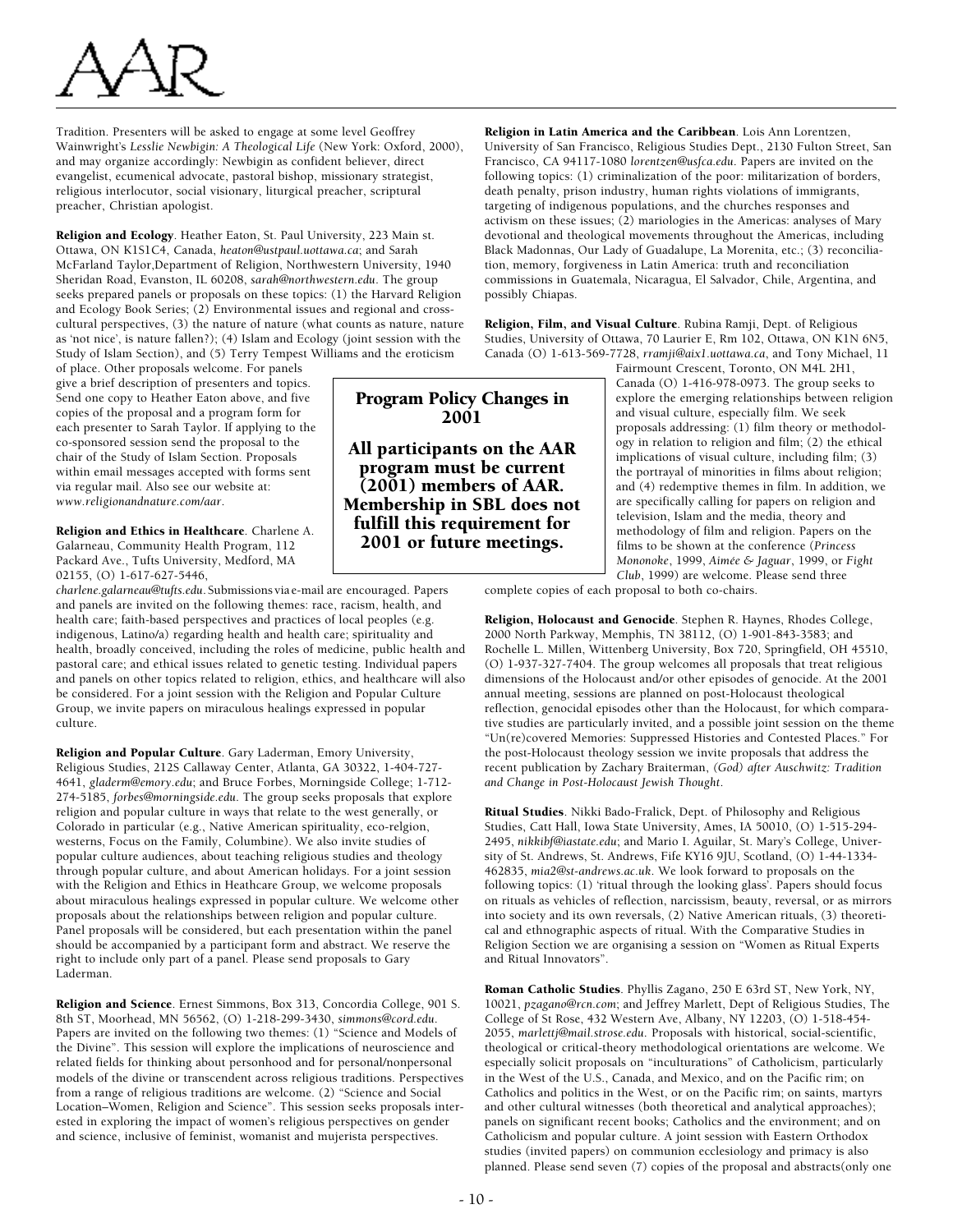

not blinded), particant form and response card to Phyllis Zagano and one non-blind copy of abstract and proposal to Jeffrey Marlett.

Schleiermacher. Julia A Lamm, Theology Department, New North 120 Box 571135, Georgetown University, DC, 20057-1135, (O) 1-202-687-6261, *lammj@georgetown.edu*. The Schleiermacher Group calls for papers on the theme of "Schleiermacher and the Enlightenment." The group wants to investigate Schleiermacher's relation to his seventeenth and eighteenthcentury forbears– for example, rationalist metaphysics (Spinoza, Leibniz, Eberhard); the neologists (e.g., Semler, Sack, Spalding); counter-Enlightenment contemporaries (e.g. Herder, Jacobi); the Scottish Enlightenment; eighteenth-century hermeneutics, etc. The other session we are planning is a panel on the theme of "Contemporary Constructive Theology and the Theological Heritage of Schleiermacher." All panelists will be invited; thus, proposals are not being solicited.

Theology and Continental Philosophy. Walter Lowe, Candler School of Theology, Emory University, Atlanta, GA 30322, (O) 1-404-727-4158; and Cleo Mcnelly Kearns, 211 Hun RD, Princeton, NJ 08540-6725, (O) 1-908- 932-8710, *cmkearns@aol.com*. Papers are invited on: (1) pragmatism and postmodernism. Papers sought on the intersection of pragmatism, continental philosophy and theology, including Royce, James, Pierce and/or Whitehead (co-sponsored with Pragmatism and Empiricism). (2) Hegel, Marx and recontextualizing theology. Papers are sought re-examining Hegel and Marx– perhaps in light of La Barriere– as resources for a renewed and recontextualized theology of social engagement; (3) continental philosophy, theology and new technologies. Papers are sought bringing continental philosophy and theology to bear on such issues as cognitive science, genetics, sociobiology, robotics, cyborgs, cybernetics, and the infoculture. Send abstract and three-page description/summary of proposed papers to Walt Lowe. (NB: The Derrida sessions discussed for 2001 will be postponed until 2002 when Derrida will be present.)

Tibetan and Himalayan Religions. Georges Dreyfus, 76 Grandview, Williamstown MA 01267, *georges.dreyfus@williams.edu*; Matthew Kapstein, SALC, Foster Hall, 1130 E 59th ST, Chicago, IL 60637, (O) 773-702-8373, *mkapstein@uchicago.edu*. Papers are invited on the following themes: Tibetan identities past and present (John Powers, *john.powers@anu.edu.au* and Paul Nietupski, *pnietupski@jcu.edu*); Tibetan medicine and religion-interactions (Janet Gyatso, *jbgyatso@amherst.edu*); the social history of the Tibetan Book (Kurtis Schaeffer, *kschaeff@bama-ua.edu*); and Tibetan religious biography (Brian Cuevas, *bcuevas@mailer.fsu.edu*). If proposing a paper in one of these areas, please contact the respective panel organizers as listed above. Individual submissions and complete panel proposals will also be welcome in all areas relevant to Tibetan and Himalayan religions. Electronic copies of

proposals and abstracts should be sent to both co-chairs, all paperwork should be sent to Georges Dreyfus.

U.S. Latino/a Religion, Culture and Society. Lara Medina, Religious Studies, California State Northridge, 18111 Nordhoff St., Northridge, CA 91330, *lara.medina@csun.edu*. Paper and panel proposals are invited on the following themes: (1) Epistemological issues in Latino/a religions/theology, including the use/adaptation of feminist, indigenous, alternative, and "western" ways of knowing and cognition; (2) reading the Bible in the vernacular, especially reflections on the motifs: diaspora, borders, violence; (3) open call for topics querying the approaches, content, and theorizing of religion in U.S. Latino/a communities; (4) we also invite proposals for a joint session with the Asian North American Religion, Culture, and Society Group exploring "the New Majority," i.e, the emerging presence and impact of Latinos/as, Asians, and others on the American religious scene. Proposals might address shifts in religious identifications, projects of nation-building, transnationalism, changing definitions of race in the study of religion. Crosscomparative studies are encouraged.

Wesleyan Studies. Randy L. Maddox, Seattle Pacific University, 3307 Third AVE W, Seattle, WA 98119, (O) 1-206-281-2347, *rmaddox@spu.edu*. We are open to any proposal in the area of Wesleyan/Methodist studies. For one session we are particularly interested in historical and phenomenological analyses of what sense of "self" is presented or cultivated by the Wesleys or elements of the later Wesleyan tradition (e.g., is there a particular sense of "self" cultivated among holiness women?). For our second session we particularly encourage papers investigating the potential and limitations of the ethical reflection of John and Charles Wesley for the range of ethical issues and challenges that we confront at this beginning of the twenty-first century.

Womanist Approaches to Religion and Society. Marcia Y. Riggs, Columbia Theological Seminary, 701 Columbia Drive, P.O. Box 520, Decatur, GA 30031- 0520, (O) 1-404-687-4537, *riggsm@ctsnet.edu*. Papers and panel proposals are invited on responses to Cheryl Townsend Gilkes', *If It Wasn't For the Women: Black Women's Experience and Womanist Culture in Church and Community* (cosponsored with Religion and the Social Sciences Section); womanism in a transnational era (linkages with Asian, mujerista,and African women's struggles); dialogue, black sexuality– gender roles in the church, partnerships between black men and women, the complexity of defining manhood and womanhood in light of questions raised in James H. Cone's *My Soul Looks Back*, Kelly Brown Douglas' *Theology of Sexuality*" and the second part of Alice Walker's definition of a womanist (men are encouraged to submit proposals also); post-civil rights communal relationships and socio-political realities, esp. environmental racism (re: "toxic tour of North Denver" with the Religion and Ecology Group).

# Proposal Submission Checklist

### Prearranged Paper/Panel Session Proposals

- ❐ Current 2001 Memberships for all participants including presider
- ❐ Completed Participant Forms for all participants including presider
- ❐ Proposal for session (*two pages, double spaced*)
- $\Box$  Proposals and abstracts for participants in a paper session or a *single* abstract for a panel session, in an electronic format, (*150 words or fewer*)

Individual Proposals

- ❐ Current Membership for 2001
- ❐ Completed Participant Form
- ❐ Proposal (*two pages, double spaced*)
- ❐ Abstract, in an electronic format

(*150 words or fewer*)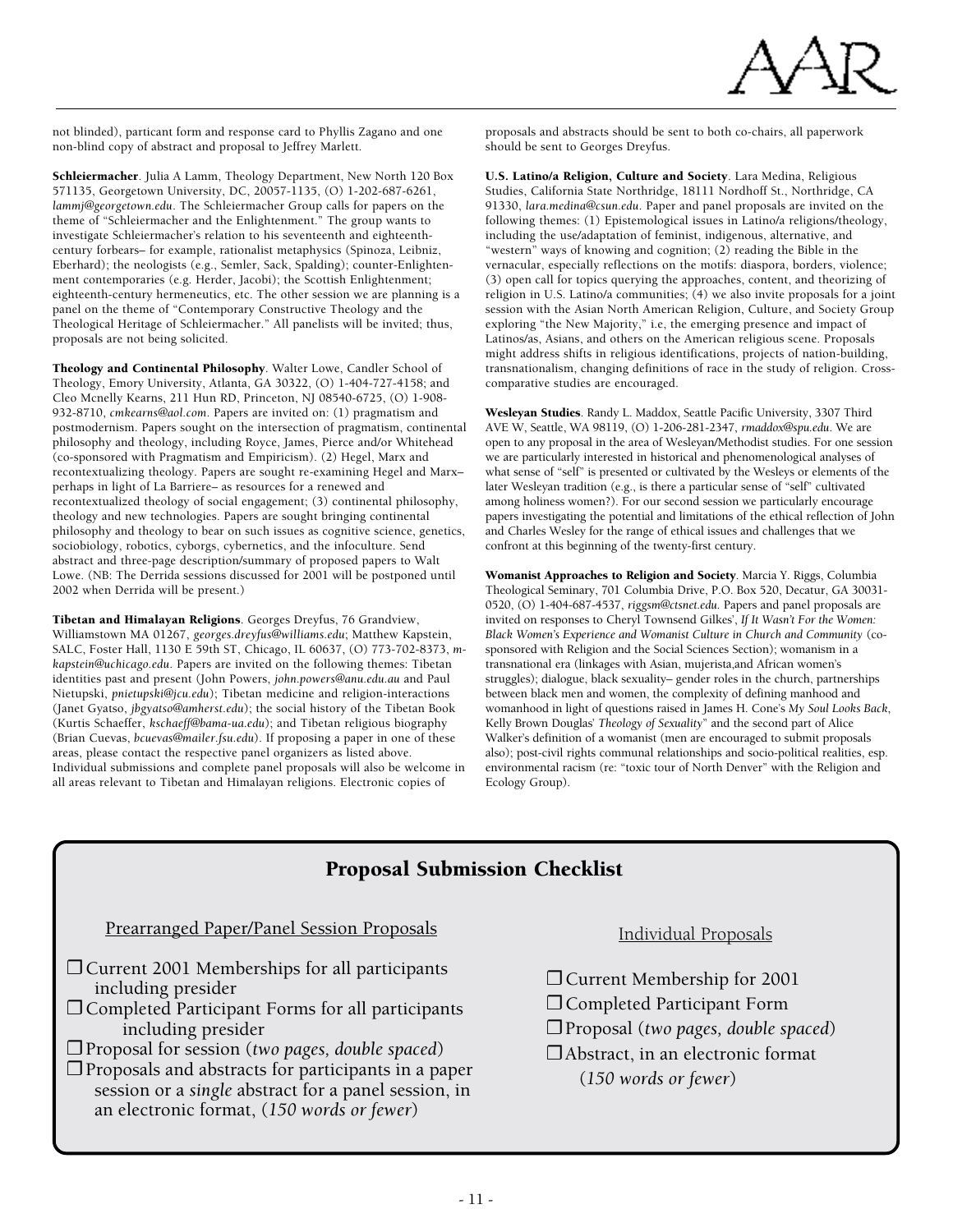

# **I EMINARS**

permit a limited number of participants to engage in well-defined research projects. They are expected to eventuate in publication(s). They are strictly limited in duration (five years) and membership (twenty). Members agree to continue the work of the seminar between Annual Meetings through correspondence, paper exchange, etc. The single session at the Annual Meeting is devoted to consideration of previously distributed papers. While no new papers are presented at the session, auditors are welcome to attend.

Constructions of Ancient Space. Jon L Berquist, 7012 Tholozan Avenue, MO 63109-1131, *jberquist@aol.com*; James W Flanagan, Dept of Religion, Mather House, Case Western Reserve Univ, Cleveland, OH 44106, *jwf2@po.cwru.edu*.The Seminar welcomes proposals on critical spatiality. The agenda includes 1) studies or projects on spatial theory; 2) studies applying critical spatiality to specific data sets; and 3) examinations of critical spatiality from cross-disciplinary perspectives. Proposals from individuals who are not members of the seminar will be accepted only by invitation. Full submissions are due June 15 in time for posting online and submission for prepublication where appropriate. For further information, contact the co-chairs via email.

Modern Historical Consciousness and the Christian Churches. Harvey Hill, Berry College, P.O. Box 550, Mount Berry, GA 30149, (O) 706-236-1732, FAX: 706-236-2205, *hhill@berry.edu*. The Seminar on Modern Historical Consciousness and the Christian Churches explores the growth of historical consciousness in the various Christian denominations. Proposals are invited on the role of historical consciousness in the heresy trials of Robertson Smith or Charles Augustus Briggs.

Practice of Christianity in Roman Africa. Maureen Tilley, 303 Park Drive, Dayton, OH 45410, (O) 937-229-4564, *tilleym@checkov.hm.udayton.edu*. The seminar seeks to correlate different forms of evidence for the way that Christianity was practiced in Roman Africa during the third through seventh centuries. Papers are invited on the practices of piety, such as pilgrimage, fasting, almsgiving, care for the sick, public and private prayer.

Rastafari in Global Context: Religion and Culture. The next and final meeting of the Rastafari in Global Context: Religion and Culture seminar will be in Toronto, in 2002.

Studies in Yogâcâra Buddhism. Joe Wilson, Dept. of Philosophy and Religion, University of North Carolina at Wilmington, Wilmington, NC 28403, (O) 1-910-962-3410, FAX: 1-910-962-7070, *wilsonj@uncwil.edu*. The seminar explores Buddhist Yogâcâra philosophy in India, East Asia, and Tibet, focusing on Sanskrit, Chinese, and Tibetan texts. Please see the website for additional information *www.uncwil.edu/p&r/yogacara*.

Tokugawa Religion. Elizabeth G. Harrison, University Teaching Center, University of Arizona, 1017 N Mountain, AZ 85721, (O) 1-520-626-3500, *eharriso@u.arizona.edu*; Dennis E. Lishka, 6006 Hammersley Rd, Madison, WI 53711-3127, (O) 1-920-424-7071, *lishka@vaxa.cis.uwosh.edu*. For our final year of the seminar, we invite proposals for sessions that will engage attendees in lively discussion rather than simply presenting information. We encourage you to consider using formats that will ask everyone present to participate actively; you might continue to use the small group discussion format we have tried at the last two meetings or try some-thing new. Topics might be (1) a single Tokugawa text, made available on the website so everyone can read it early; (2) an array of texts, perhaps visual, that members have provided and abstracted on the website; (3) the most important text each member has read recently either from or about religion during Tokugawa, abstracted on the website; (4) a continuation of our discussions of popular culture and Tokugawa religion; (5) other topics in Tokugawa religion.

# ONSULTATIONS

are exploratory opportunities to test the degree and breadth of interest among members of the Academy in areas and<br>topics of academic interest not currently included in the concerns of existing sections, groups, or seminar

#### \*NEW\*

Anthropology of Religion. June McDaniel, Dept. of Philosophy and Religious Studies, College of Charleston, Charleston, SC 29424, *mcdanielj@cofc.edu*; Pamela Klassen, University of Toronto, Victoria College, Northrop Frye Hall 222, 73 Queens Park Crescent, Toronto, ON M5S 1K7, Canada, *p.klassen@utoronto.ca*. This new consultation invites papers on the following themes: (1) "Anthropology and Religious Studies: Siblings or Rivals?" - founding session on the anthropology of religion's renaissance in current religious studies scholarship, i.e., why anthropology of religion and why now?; (2) "Dress, Ornamentation, and Religion: Marking Ethnic Boundaries" - material aspects of religious and ethnic identity; (3) "Un(re)covered Memories: Suppressed Histories and Contested Places" - anthropology of memory; the articulation of social and historical memories, jointly sponsored with the Religion in Central and Eastern Europe consultation and/or the Religion, Holocaust, and Genocide Group. Please mail abstract and six hard copies of proposal, or e-mail abstract and proposal to June McDaniel or Pamela Klassen.

Augustine and Augustinianisms. Charles Mathewes, Center for the Study of Religion, Princeton University, 5 Ivy LN, Princeton, NJ 08544, *ctm9d@virginia.edu*. Papers are invited on the following themes: (1) Augustine's "friends" and "enemies". Readings of Augustine are often more about the readers than about Augustine. How do Augustine's

"friends" and "enemies" throughout history represent and mis-represent his work to serve their own purposes? (This panel may be co-sponsored with the Platonism and Neo-Platonism Group.) (2) The Pelagian (and semi- or demi-Pelagian) controversies through history. What can we learn from the career of the debates about free will and predestination, and nature and supernature, stretching from Augustine's own polemics with the Pelagians, through Reformation and Jansenist debates about free will and grace, the twentieth-century recoveries of Augustine on nature and supernature by De Lubac and others, and beyond? Accepted papers shall be due to respondents October 15.

#### \*NEW\*

History, Method, and Theory in the Study of Religion. Arthur McCalla, Department of Religion, Reed College, Portland, OR 97202, (O) 1-503-771-1112x7963, *arthur.mccalla@reed.edu*; George Alles, *galles@wmdc.edu*. Proposals are invited for papers that discuss one of the following: 1) Orientalism and the West, in particular in reference to J. J. Clarke's *Oriental Enlightenment: The Encounter Between Asian and Western Thought*; 2) critique of "religion" as an academic category in the study of religion, 3) non-western responses to the academic study of religion, particularly with respect to the resentment of the study by adherents of a religious tradition; and 4) gender in the history of religions. Send two copies of your proposal with participation form to Arthur McCalla. In addition, please send, a copy of the abstract by email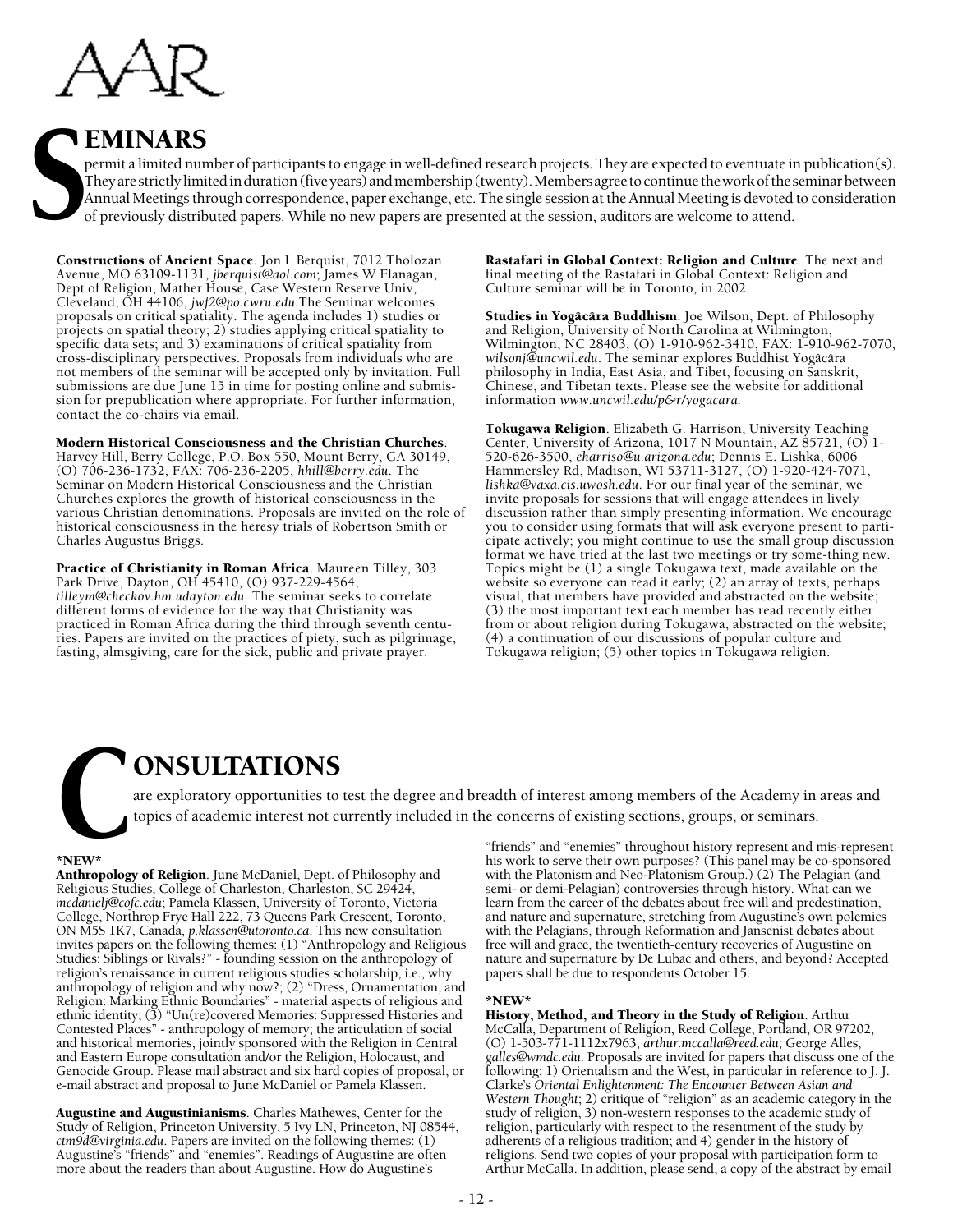

as an attachment to *arthur.mccalla@reed.edu* and *galles@wmdc.edu*, in either MSWord or WordPerfect format.

Law, Religion, and Culture. Winnifred Fallers Sullivan, The Divinity School, The University of Chicago, 1025 E 58th ST, Chicago, IL 60637, (O) 1-773-702-8217, *wsulliva@uchicago.edu*. We invite paper or panel proposals on the topic, "Law and Order, Religion, and Violence. Questions that might be addressed include (but are not limited to), analyses of current or historical instances where religion has legitimated the state's use of violence against minorities; the influence of religion on nationalistic violence; the role of religion in deterring state violence

against minorities; legal regulation of religion. We also invite submissions on any topic from a law, religion and culture inter-disciplinary perspective. In general, this consultation examines the interaction of law, religion and culture in a broad range of social contexts and time periods (ancient, historical, and contemporary), using inter-disciplinary perspectives (comparative, historical, literary, anthropological, psychological, philosophical, ethical, etc…). Send identified original and 6 blind copies of your proposal to Catharine Cookson, Center for the Study of Religious Freedom at Virginia Wesleyan College, 1584 Wesleyan Drive, Norfolk, VA 23502-5599.

Religion and Disability Studies. Maureen Connolly and Tom Craig, Brock University, Physical Education Dept., 500 Glenridge RD, St Catharines, ON, L2S 3A1 Canada, (O) 1-905-688-5550X4358, *mconnoll@arnie.pec.brocku.ca* and *aporia@thesquare.com*. Proposals are invited on any topic addressing the broad theme of the curiously troubled relationship between religion and disability. Possible topics might include: disability as the contentious "gift" of otherness; disability embodiment in the world's religions; disability in popular religion and culture, or religious studies and the academy; disability, non-conventional sexuality, and the numinous; women, disability, and marginality in religious feminism. Email submissions preferred. Please send two copies of your proposal to the address above if sent via surface mail.

Religion and Human Rights. Arvind Sharma, McGill University, 3520 University ST, Montreal, PQ H3A 2A7, Canada, (O) 1-514-398-4123, *cxlj@musica.mcgill.ca*; and Sumner B. Twiss, Brown University, Box 1927, Providence, RI 02912, (O) 1-401-863-3104, *sumner\_twiss@brown.edu*. Issues of Religious Freedom in Asian Perspective: papers invited on (1) definition of religious freedom in human rights law, especially U.N. documents; (2) problems of state regulation and/or suppression of religious practice, including proselytization (may include issues regarding historical conflicts, dominant vs. minority religions, and new religious movements). Preference given to papers dealing with these issues in South, Southeast, and East Asia. Send proposals to both chairs. Email submissions are acceptable.

#### \*NEW\*

Religion and Society in Contemporary East Asia. Young-chan Ro, Department of Philosophy and Religious Studies, George Mason University, 4400 University DR, FairFax, VA 22030-4444, (O) 1-703- 993-1292, FAX: 1-703-993-1297, *yro@gmu.edu*; Michiko Yusa, MCL, Western Washington University, Bellingham, WA 98225-9057, (O) 1- 360-650-4851, FAX: 1-360-650-6110, *yusa@wwu.edu*. This new unit engages in a cross-cultural, inter-traditional, interdisciplinary discussion on contemporary issues concerning East Asia from the perspective of religious studies. Sociological, anthropological, and political science approaches are welcome. "East Asia" is defined geo-culturally, referring to the region formed under the influence of Buddhism, Confucianism and Daoism. Individual paper proposals or a panel proposals are both invited on the following topics: human rights and liberation of people from oppression; the place of women in societal and cultural life; popculture and the rise of juvenile crime rate; the dissolution of the traditional family structure; abortion. Send your proposal packet to Dr. Ro, and a single copy of your proposal to Dr. Yusa.

#### \*NEW\*

Religion in Central and Eastern Europe. Leslie A. Muray, 241 Douglas AVE, Lansing, MI 48906, (O) 1-517-483-1018, Fax 1-517-483-9649, *lmuray@lansing.cc.mi.us*; and J. Shawn Landres, 12851 Evanston ST, Los Angeles, CA 90049-3712, (O) 1-310-394-2933, FAX: 1-310-394-2824, *shawn@landres.com*. This newly-renamed consultation seeks papers for both singly- and jointly-sponsored panels, on the following themes: (1) "Un(re)covered Memories: Suppressed Histories and Contested Places" – impatience, ambivalence, and resistance in coping with memories of East-Central Europe during the 20th century (with the Religion, Holocaust, and Genocide Group and/or the Anthropology of Religion Consultation); (2) "Exporting the First

EMAIL NOTIFICATION

Remember to include an email address on your proposal. If you do not use email, include a self-addressed stamped envelope with appropriate postage for the country from which the Program Unit Chair will send the notification about your acceptance (or not) onto the program.

Amendment: Central and Eastern Europe" – political and cultural developments in the implementation of principles of religious liberty and/or regulation (with the Church-State Studies Group); (3) "Pulpit Patriots? Theology and Ideology in the Construction of Ethnic and National Boundaries"; and (4) "The East in the West: East-Central European Culture on the American Frontier." Please email proposals and abstracts to both co-chairs.

# \*NEW\*

Religion, Culture and Communication. Stewart M Hoover, University of Colorado,

Center for Mass Media Research, CB 478, Boulder CO 80309, (O) 1-303-492-4833, *hoover@colorado.edu*; Michele Rosenthal, Department of Communication, University of Haifa, Mt. Carmel, Haifa 31905, Israel, 972-4-824-9120, *rosen@research.haifa.ac.il*. This newly formed consultation invites papers that focus on the relationships between religion, mass media and culture. For example: How is religion portrayed in the media? How do religious communities and individuals utilize the media? How does contemporary media consumption affect religious communities: What are the visual dimensions of religion in a mass-mediated culture? Case studies are welcome in so far as they further our theoretical understandings of these relationships. We appreciate and welcome a wide range of methodological approaches: ethnographic, interpretive, historical, critical, etc.

Religions, Medicines, and Healing. Linda L Barnes, 534 Franklin St, Cambridge, MA, 02139, *lbarnes@tiac.net*. To promote discussion concerning healing within specific religious traditions, we invite proposals focused on African Diaspora healing traditions in the Americas. These include U.S. and Canadian African American; Afro-Caribbean; African immigrant; Brazilian; and other Afro-Latino/a traditions. Proposals may address historic or contemporary examples, including, but not limited to: cases of interactions with other local traditions, adaptations, appropriations, syntheses, and/or resistance. Proposals might address, where pertinent, issues such as the power and influence of the biomedical paradigm of professionalization; or questions of lineage, initiation, authority, and leadership. Proposals should build on, but also go beyond existing literature in history, medical anthropology, sociology, and/or other methods in religious studies. Attention to methodological and theoretical issues is expected. We strongly encourage attention to nontextual materials both as research evidence and as part of the presentation. Women, minority, and younger scholars–as well as other scholars in the field–are encouraged to submit proposals.

Western Esotericism from the Early Modern Period. James A. Santucci, Department of Comparative Religion, California State University, Fullerton, CA 92834-6868, (O) 1-714-278-3727, FAX: 1-714-693- 0142, *jsantucci@fullerton.edu*. Paper proposals are welcome in the following areas of inquiry: early modern (c. from 1550) to contemporary esoteric societies or movements, individuals who have contributed significantly to esoteric practice and knowledge, and a discussion of major ideas that may clarify an understanding of esotericism. We are particularly interested in how Western esotericism has influenced Western civilization. These areas of investigation reflect the topics of the session, "Western Esotericism: Movements, Personalities, Themes." Please send one page proposal and three blind copies to James A. Santucci.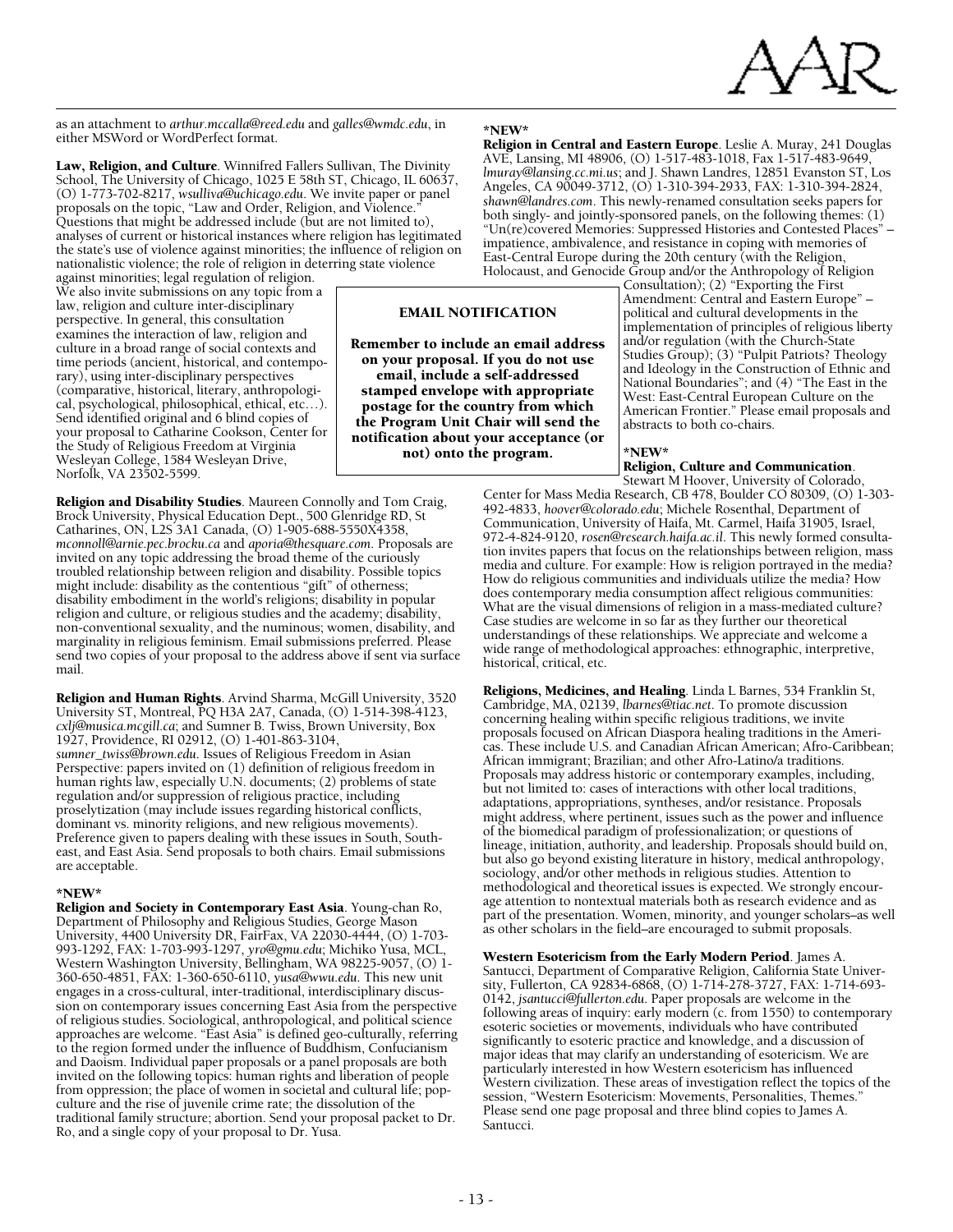

# Please note, you may also establish/renew your membership online at *www.aarweb.org/membership*.

|                                                                                                        |                                                                                                                             |                                      | ID Number (for renewals): |
|--------------------------------------------------------------------------------------------------------|-----------------------------------------------------------------------------------------------------------------------------|--------------------------------------|---------------------------|
|                                                                                                        | (If your surname is not the last word in your name, please circle it (e.g., Kim) Jong-sung, Juana (González Nuñez)          |                                      |                           |
|                                                                                                        |                                                                                                                             |                                      |                           |
|                                                                                                        |                                                                                                                             |                                      |                           |
|                                                                                                        |                                                                                                                             |                                      |                           |
| $FAX: \begin{tabular}{ c c c } \hline \quad \quad & \quad \quad & \quad \quad \\ \hline \end{tabular}$ |                                                                                                                             |                                      |                           |
|                                                                                                        | Postal Code ____________________________ Country________________________________                                            |                                      |                           |
|                                                                                                        | Check here if you want your home number excluded from the Membership Directory: $\Box$ Electronic $\Box$ Print & Electronic | <b>SBL Member</b><br><b>Discount</b> |                           |

|                                                                                          |                                                                  |                                                                    |                                                                        | DISCOUND                                                             |                                                                                                         |
|------------------------------------------------------------------------------------------|------------------------------------------------------------------|--------------------------------------------------------------------|------------------------------------------------------------------------|----------------------------------------------------------------------|---------------------------------------------------------------------------------------------------------|
| <b>Annual Income</b>                                                                     | AAR                                                              | <b>@AAR</b>                                                        | <b>OAAR</b>                                                            | $\mathbf{0} + \mathbf{0}$ AAR                                        | Discounts Available                                                                                     |
| (in U.S. Dollars)                                                                        | <b>Standard</b>                                                  | <b>Retired</b>                                                     | Standard                                                               | <b>Retired</b>                                                       |                                                                                                         |
| \$90,000 or More                                                                         | $\square$ \$145                                                  | $\square$ \$116                                                    | $\square$ \$116                                                        | $\square$ \$93                                                       | <b>O</b> Student:                                                                                       |
| \$80,000 - \$89,999                                                                      | $\square$ \$135                                                  | $\square$ \$108                                                    | $\square$ \$108                                                        | $\square$ \$86                                                       | $\Box$ I am including a copy of my current valid                                                        |
| \$70,000 - \$79,999                                                                      | $\square$ \$125                                                  | $\square$ \$100                                                    | $\square$ \$100                                                        | $\square$ \$80                                                       | student ID.                                                                                             |
| $$60.000 - $69.999$<br>\$50,000 - \$59,999<br>$$42,000 - $49,999$<br>$$38.000 - $41.999$ | $\square$ \$110<br>$\Box$ \$95<br>$\Box$ \$80<br>$\square$ \$ 70 | $\square$ \$88<br>$\square$ \$76<br>$\Box$ \$64<br>$\square$ \$ 56 | $\square$ \$88<br>$\square$ \$76<br>$\bigcap$ \$ 64<br>$\bigcap$ \$ 56 | $\square$ \$70<br>$\square$ \$61<br>$\square$ \$51<br>$\square$ \$45 | <sup>2</sup> Retired:<br>$\Box$ I am age 65 or older.<br>$\Box$ I am retired from full-time employment. |
| \$34,000 - \$37,999                                                                      | $\Box$ \$65                                                      | $\Box$ \$52                                                        | $\Box$ \$52                                                            | $\square$ \$42                                                       | <b>O</b> SBL Member:                                                                                    |
| \$30,000 - \$33,999                                                                      | $\Box$ \$60                                                      | $\Box$ \$48                                                        | $\bigcap$ \$48                                                         | $\square$ \$38                                                       | $\Box$ I am also a <u>current</u> member of the Society of                                              |
| $$26,000 - $29,999$                                                                      | $\square$ \$ 55                                                  | $\Box$ \$44                                                        | $\Box$ \$44                                                            | $\square$ \$35                                                       | Biblical Literature. SBL dues are not included in                                                       |
| \$22,000 - \$25,999                                                                      | $\Box$ \$50                                                      | $\Box$ \$40                                                        | $\Box$ \$40                                                            | $\square$ \$32                                                       | this price, and must be paid separately to SBL                                                          |
| Under \$22,000                                                                           | $\Box$ \$40                                                      | $\square$ \$ 32                                                    | $\square$ \$32                                                         | $\square$ \$26                                                       | $(htip://www.sbl-site.org)$ .                                                                           |
| Student <b>O</b>                                                                         | $\Box$ \$ 25                                                     | n o t                                                              | a v a i l                                                              | ble<br>a                                                             | Signature:                                                                                              |

Please check the appropriate dues category above. If you are a non-U.S. resident, see below on this **form to calculate postage**. Payment in full, drawn on a U.S. bank or Canadian bank if on a U.S. Dollar Account is required. Make check or money order payable to the American Academy of Religion.

|                                      |                                                                                                                                                                                                                                                                                                                     |                                                                   | <b>Method of Payment:</b>       |                                                                                                 |
|--------------------------------------|---------------------------------------------------------------------------------------------------------------------------------------------------------------------------------------------------------------------------------------------------------------------------------------------------------------------|-------------------------------------------------------------------|---------------------------------|-------------------------------------------------------------------------------------------------|
|                                      | Payment for Dues \$                                                                                                                                                                                                                                                                                                 |                                                                   | $\Box$ Check $\Box$ Money Order | □ Visa, Mastercard, or AMEX                                                                     |
| Non-U.S. Postage<br>$(add \; US$10)$ | $\frac{1}{2}$ $\frac{1}{2}$ $\frac{1}{2}$ $\frac{1}{2}$ $\frac{1}{2}$ $\frac{1}{2}$ $\frac{1}{2}$ $\frac{1}{2}$ $\frac{1}{2}$ $\frac{1}{2}$ $\frac{1}{2}$ $\frac{1}{2}$ $\frac{1}{2}$ $\frac{1}{2}$ $\frac{1}{2}$ $\frac{1}{2}$ $\frac{1}{2}$ $\frac{1}{2}$ $\frac{1}{2}$ $\frac{1}{2}$ $\frac{1}{2}$ $\frac{1}{2}$ |                                                                   |                                 |                                                                                                 |
| Contribution                         |                                                                                                                                                                                                                                                                                                                     |                                                                   |                                 |                                                                                                 |
| <b>TOTAL</b>                         | $\frac{1}{2}$ $\frac{1}{2}$ $\frac{1}{2}$ $\frac{1}{2}$ $\frac{1}{2}$ $\frac{1}{2}$ $\frac{1}{2}$ $\frac{1}{2}$ $\frac{1}{2}$ $\frac{1}{2}$ $\frac{1}{2}$ $\frac{1}{2}$ $\frac{1}{2}$ $\frac{1}{2}$ $\frac{1}{2}$ $\frac{1}{2}$ $\frac{1}{2}$ $\frac{1}{2}$ $\frac{1}{2}$ $\frac{1}{2}$ $\frac{1}{2}$ $\frac{1}{2}$ |                                                                   |                                 |                                                                                                 |
|                                      |                                                                                                                                                                                                                                                                                                                     |                                                                   |                                 | Please fill in the demographic information below (optional). This is for AAR internal use only. |
|                                      |                                                                                                                                                                                                                                                                                                                     |                                                                   |                                 |                                                                                                 |
|                                      |                                                                                                                                                                                                                                                                                                                     |                                                                   |                                 |                                                                                                 |
|                                      |                                                                                                                                                                                                                                                                                                                     |                                                                   |                                 |                                                                                                 |
|                                      |                                                                                                                                                                                                                                                                                                                     |                                                                   |                                 |                                                                                                 |
|                                      |                                                                                                                                                                                                                                                                                                                     | □ Native American or Native Alaskan<br>$\Box$ White, Not Hispanic |                                 | □ Black, Not Hispanic<br>$\Box$ Hispanic<br>$\Box$ Other:                                       |

825 HOUSTON MILL ROAD, SUITE 300 • ATLANTA, GA 30329-4246 • TELEPHONE 1-404-727-7920 • FAX 1-404-727-7959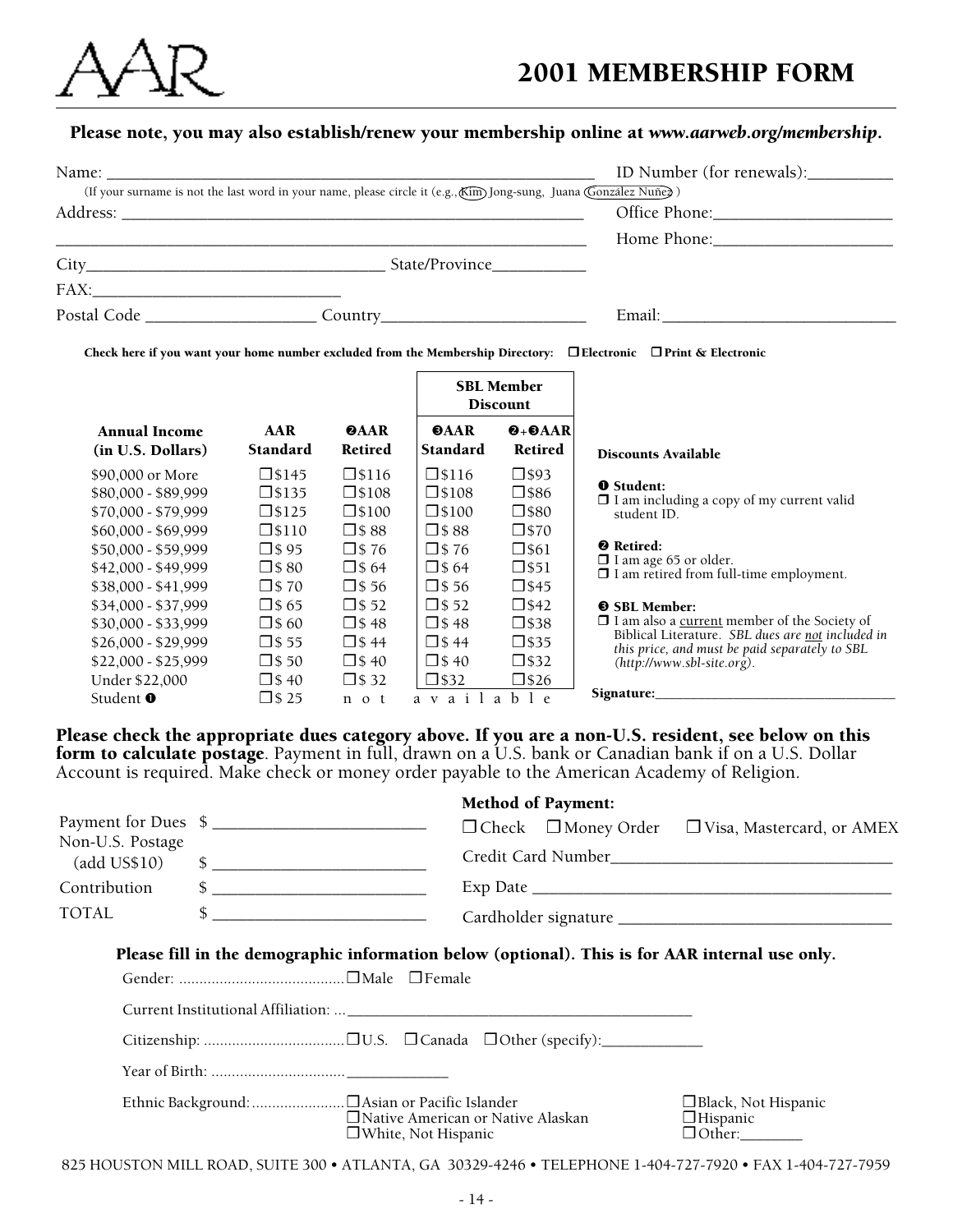

#### Each presenter, panelist, respondent, and presider must fill out a form in its entirety.

(It is very important that the participant, not a session organizer, fill out this form. Name and institution will appear in the *Program Book* as indicated below. Note that the participant's signature is required. PLEASE PRINT IN BLUE OR BLACK INK.)

|                                                                                  |  | Each participant at the Annual<br>Meeting must be a current AAR<br>Member for 2001.                                                                                                                                           |
|----------------------------------------------------------------------------------|--|-------------------------------------------------------------------------------------------------------------------------------------------------------------------------------------------------------------------------------|
|                                                                                  |  | Membership in SBL does not fulfill                                                                                                                                                                                            |
|                                                                                  |  | this requirement.                                                                                                                                                                                                             |
|                                                                                  |  |                                                                                                                                                                                                                               |
|                                                                                  |  | See Call for Papers Mailing Label for ID #                                                                                                                                                                                    |
| Postal Code ___________________________Country__________________________________ |  |                                                                                                                                                                                                                               |
|                                                                                  |  |                                                                                                                                                                                                                               |
| Summer Phone                                                                     |  | Email and the contract of the contract of the contract of the contract of the contract of the contract of the contract of the contract of the contract of the contract of the contract of the contract of the contract of the |

1. TITLE OF YOUR PROPOSAL (if presenting a paper): 5. TAPING OF YOUR PRESENTATION

2. PROGRAM UNIT(s) to which you are submitting

I do  $\Box$  do not  $\Box$  give permission to have my participation taped.

Signaure:\_

#### Yes or no, your signature is required.

NOTE: 1. The taping company will not assert any copyright or deprive you of any rights you may have in the material you present. 2. Presiders need not respond.

3. If there is no response on this form, we will assume consent. (See page 4 for more information on taping.)

6. OTHER PROGRAM UNITS to which you are submitting this propoal:

#### 3. YOUR ROLE in this session:

this proposal:

 $\Box$  Presiding  $\Box$  Responding  $\Box$  Presenting (titled paper)  $\Box$  Panelist ❐ Presiding at a Business Meeting (untitled presentation) NOTE: *No individual may participate in the program more than two times.*

4. AUDIO-VISUAL REQUIREMENTS Number needed:

| Slide Projector                                 |  |
|-------------------------------------------------|--|
| w/screen & carousel                             |  |
| extra carousel(s)                               |  |
| Overhead Projector w/ screen                    |  |
| extra Screen(s)                                 |  |
| VCR/Monitor                                     |  |
| Cassette or CD Player (circle)                  |  |
| Desktop Computer                                |  |
| $\Box$ Windows $\Box$ Macintosh $\Box$ Internet |  |
| <b>LCD</b> Projector                            |  |
| Other:                                          |  |

Audio-Visual requests must be submitted at the time of your proposal. Late requests will not be accommodated. The Executive Office makes every attempt to honor the AV requests of our members. Unusual requests should be cleared, through the appropriate Program Unit Chair, with the Executive Office to confirm the availability of the equipment or setup of space.

**6b. OTHER PROGRAM UNITS** to which you are submitting

another proposal, or in which you are already participating:

(Completed participant form(s) must accompany each submission.)

#### 7. NEEDS FOR ACCOMMODATION

If you need special accommodation due to disabilities, please send email to *annualmeeting@aarweb.org*. If you need special accommodation due to religious observance, please describe your requirements below:

#### 8. SUBMITTING YOUR PROPOSAL

You are required to submit six copies of your proposal (five copies *without* name and institution), one electronic copy and one printed copy of your abstract (*with* name and institution), and a completed participant form. Proposals should be no longer than two pages (double-spaced) and abstracts should be 150 words or fewer. Be advised some program units may have more specific instructions for proposal submissions. Refer to their instructions prior to submitting.